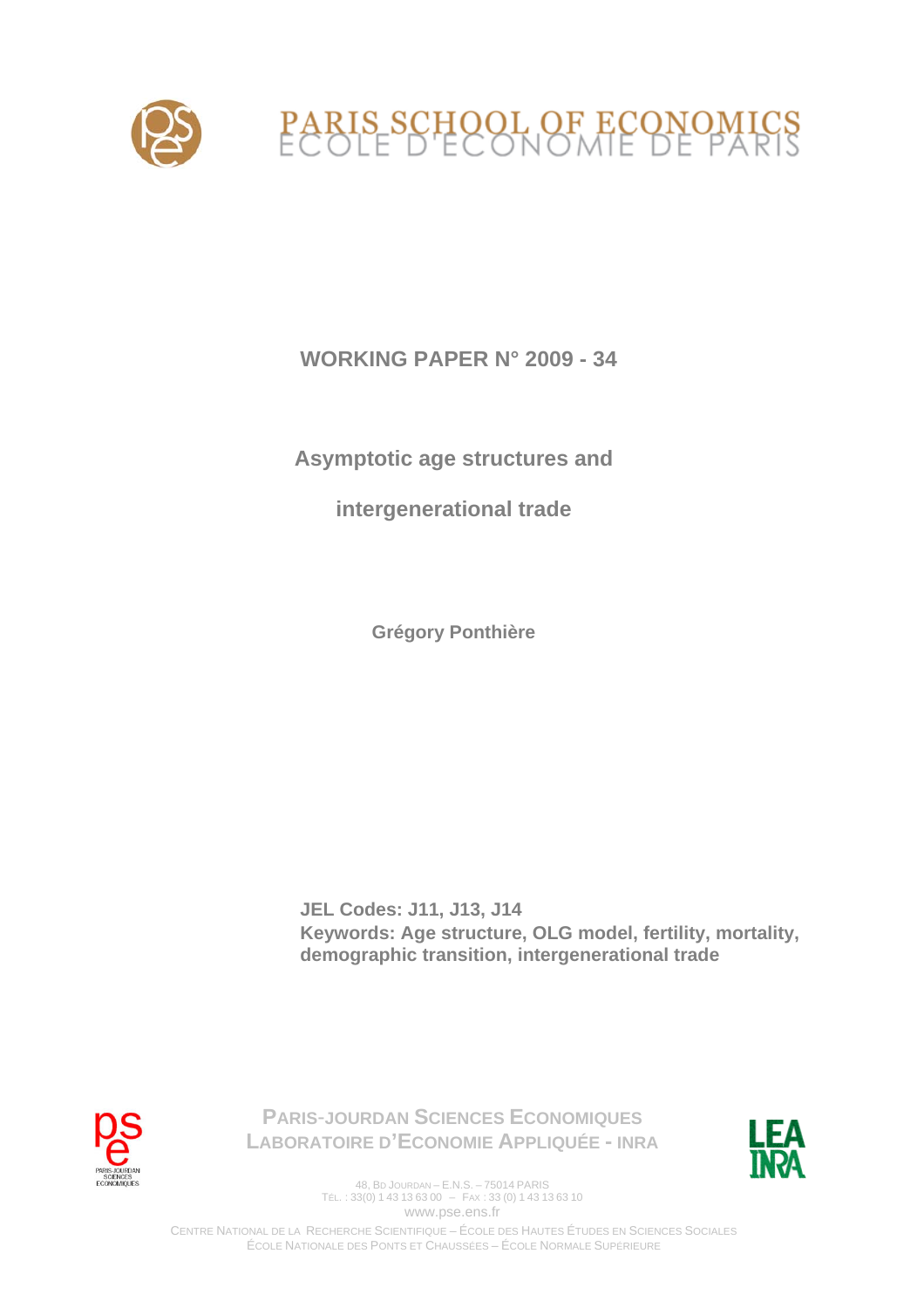# Asymptotic Age Structures and Intergenerational Trade

### Gregory Ponthiere

### September 11, 2009

#### Abstract

While demographers Lotka (1939) and Lopez (1961) proposed conditions on (exogenous) fertility and mortality laws under which populations with distinct initial age structures exhibit the same asymptotic age structure, this paper re-examines the issues of age structure stabilization and convergence, by considering a population whose fertility and mortality are endogenously determined in the economy. For that purpose, we develop a three-period OLG model where human capital accumulation and intergenerational trade affect fertility and longevity. It is shown that the age structure must converge asymptotically towards a stable structure, whose form depends on the structural parameters of the economy. Moreover, populations with distinct initial age structures will end up with the same long-run age structure when fertility and mortality laws are converging, which requires converging terms of trade between coexisting generations in the different populations under study.

Keywords: Age structure, OLG model, fertility, mortality, demographic transition, intergenerational trade.

JEL codes: J11, J13, J14

## 1 Introduction

The history of mankind is, among other things, a history of cooperations - and sometimes conflicts - between coexisting generations. At any epoch, the coexistence of individuals of different ages generated its own set of intergenerational arrangements, duties and trades, whose goal was, quite often, to take advantage of the age heterogeneity.<sup>1</sup> But the age heterogeneity is also an output of intergenerational relations, as fertility and longevity - and thus the age structure depend on the precise form of intergenerational settlements. Hence, the study of the long-run dynamics of economies and populations requires to consider the joint dynamics of age structures and intergenerational relations.

This paper aims precisely at developing a model of coexisting generations, whose relative sizes are both an output and an input of intergenerational relations. Our focus on the interplay between age heterogeneity and intergenerational relations will allow us, in particular, to study major mechanisms lying behind the observed long-run dynamics of age structures.

Ecole Normale SupÈrieure, Paris and PSE. E-mail: gregory.ponthiere@ens.fr

<sup>1</sup> Such intergenerational settlements include, for instance, child care, education activities, long term care, and pensions paid by the young to the old.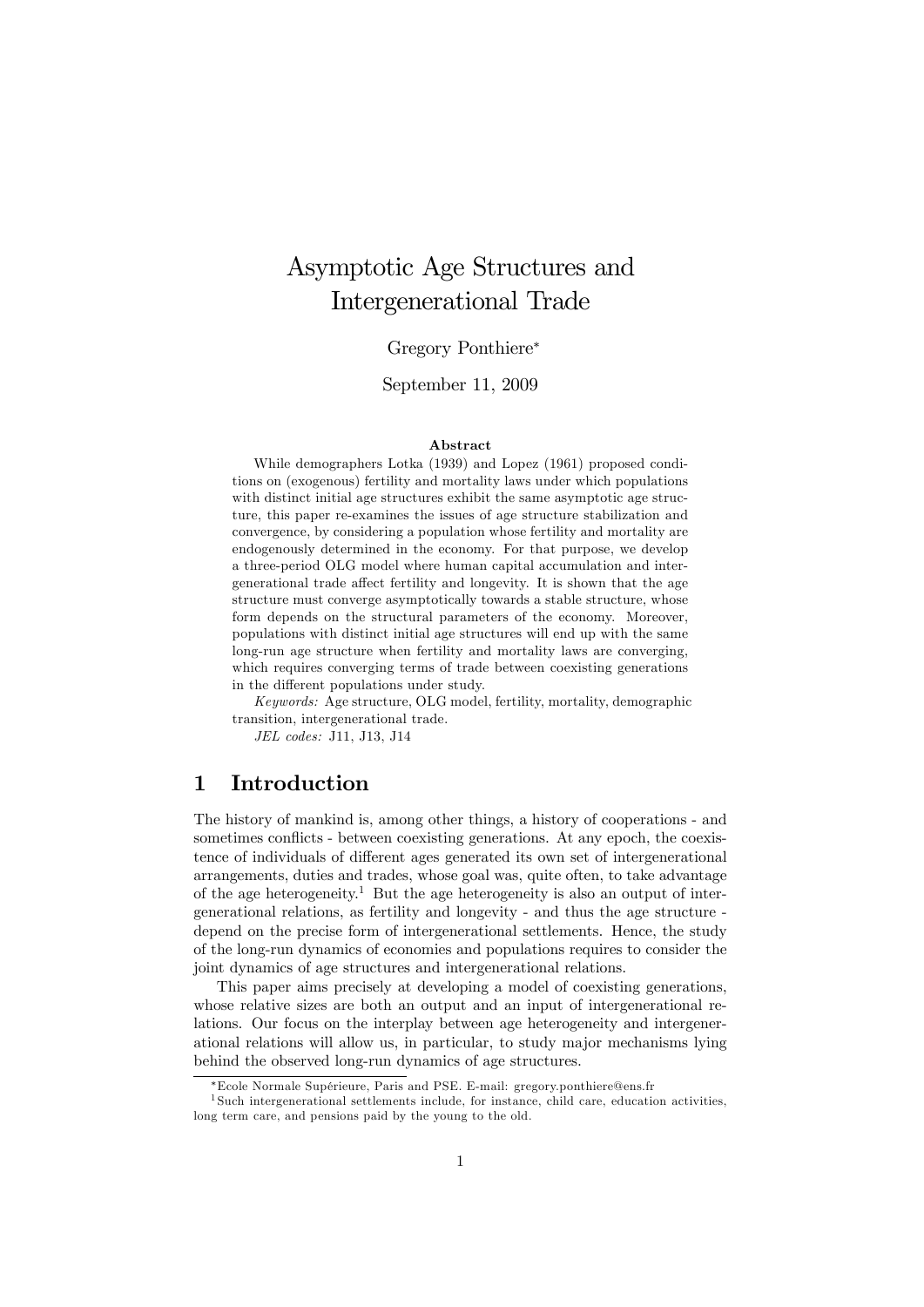As this was stressed by demographers (see Lee, 2003), the age structure of populations has been evolving significantly across epochs. While human societies were, at the middle of the 18th century, mainly composed of what can be roughly called 'young' persons, the share of the 'young' started falling during the second part of the 19th century in industrialized economies, whereas the shares of middle-aged and elderly people started growing, and kept growing even more during the 20th century. That evolution is illustrated on Figure 1 by the case of Sweden.<sup>2</sup> The share of people younger than 35 years, which consisted of about 68 % of the population around 1850, started falling after 1850, and amounts today to only 42 % of the Swedish population.



Figure 1: Age structure in Sweden, 1751-2008

This non-constancy of the age structure is mainly due to large changes in fertility and mortality over time. Demographers regard the evolution of age structures as an outcome of the demographic transition process: human societies have, during the last two centuries, switched from a regime with a high fertility and a high mortality to a regime with a low fertility and a low mortality.<sup>3</sup> The observed ageing of societies during the second part of the 19th century and the 20th century constitutes thus only a subproduct of those evolutions of births and deaths. Hence, all economies having experienced the demographic transition are also characterized by the evolution of age structure just described (see Figures 2 and 3 for England and Wales and France).<sup>4</sup>

In front of such sizeable evolutions of age structures over time, a natural question to raise is the one of the likelihood of a *stabilization* of age structures: can we expect that age structures will stabilize at some point in the future, and, if yes, what will the stable age structure look like? Another natural question is the one of the convergence of age structures across populations: will the long-run age structure be the same in all populations?

In what is still regarded today as a major result of theoretical demography, Alfred Lotka (1939) identified conditions that are sufficient for the asymptotic stabilization of an age structure.<sup>5</sup> The so-called Lotka Theorem states that,

<sup>2</sup> Sources: The Human Mortality DataBase (2008). See de la Croix, Lindh and Malmberg (2009) for a study of long run demographic and economic changes in Sweden.

 $3$  See Lee  $(2003)$ .

<sup>4</sup> Sources: The Human Mortality Database (2008).

 $5$ Note, however, that Lotka Theorem does not guarantee a stable population *size*, but only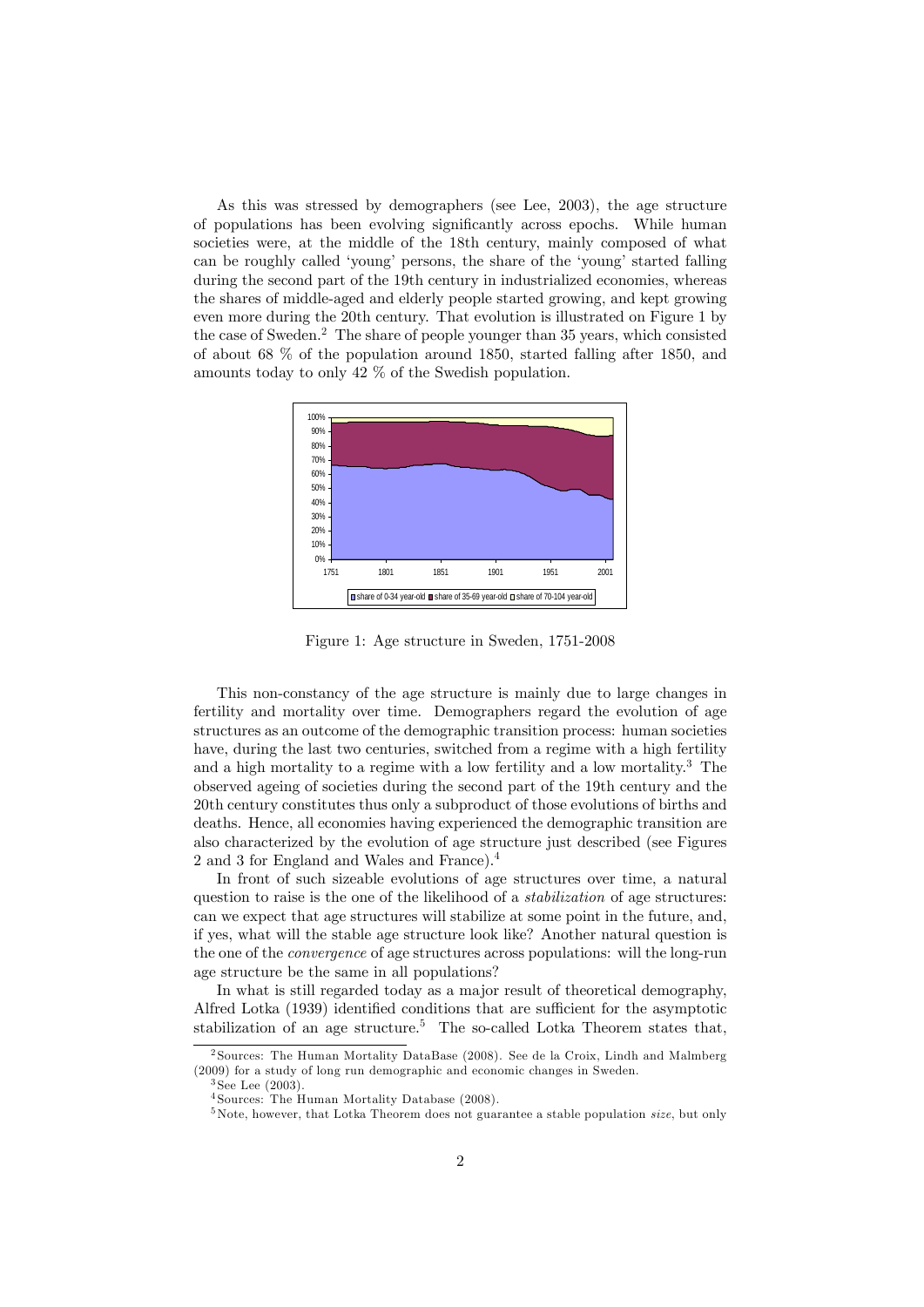

Figure 2: Age structure in England and Wales, 1841-2006



Figure 3: Age structure in France, 1816-2008

provided (i) age-specific fertility rates are constant, (ii) age-specific death rates are constant, (iii) age-specific migration rates are zero, a population must necessarily end up, as time goes to infinity, with a constant age structure, which is independent from the initial age structure and size of the population. Lotka Theorem states actually a result of strong convergence: populations tend, if subject to the same, constant fertility and mortality laws, to "forget their past", which is a property known as strong ergodicity.<sup> $\overset{\circ}{\theta}$ </sup> That result, which concerns stable populations (i.e. subject to constant fertility and mortality laws), was generalized by Alvaro Lopez (1961) in the context of unstable populations (i.e. subject to varying fertility and mortality laws), in what is known as a weak convergence theorem. According to Lopez, if populations are subject to the same time-varying fertility and mortality laws, populations with distinct initial age structures must exhibit, in the long-run, the same age structure.

The importance of Lotka and Lopez's results for the economic study of hu-

a stable population structure, as whether the population size grows or falls depends ultimately on the relative strengths of mortality and fertility.

<sup>&</sup>lt;sup>6</sup>Note that, as stressed by Preston *et al* (2001, p. 146), Lotka's result can be extended to the case of populations with the same age-specific migration rates, so that condition (iii) is not crucial for Lotka's result.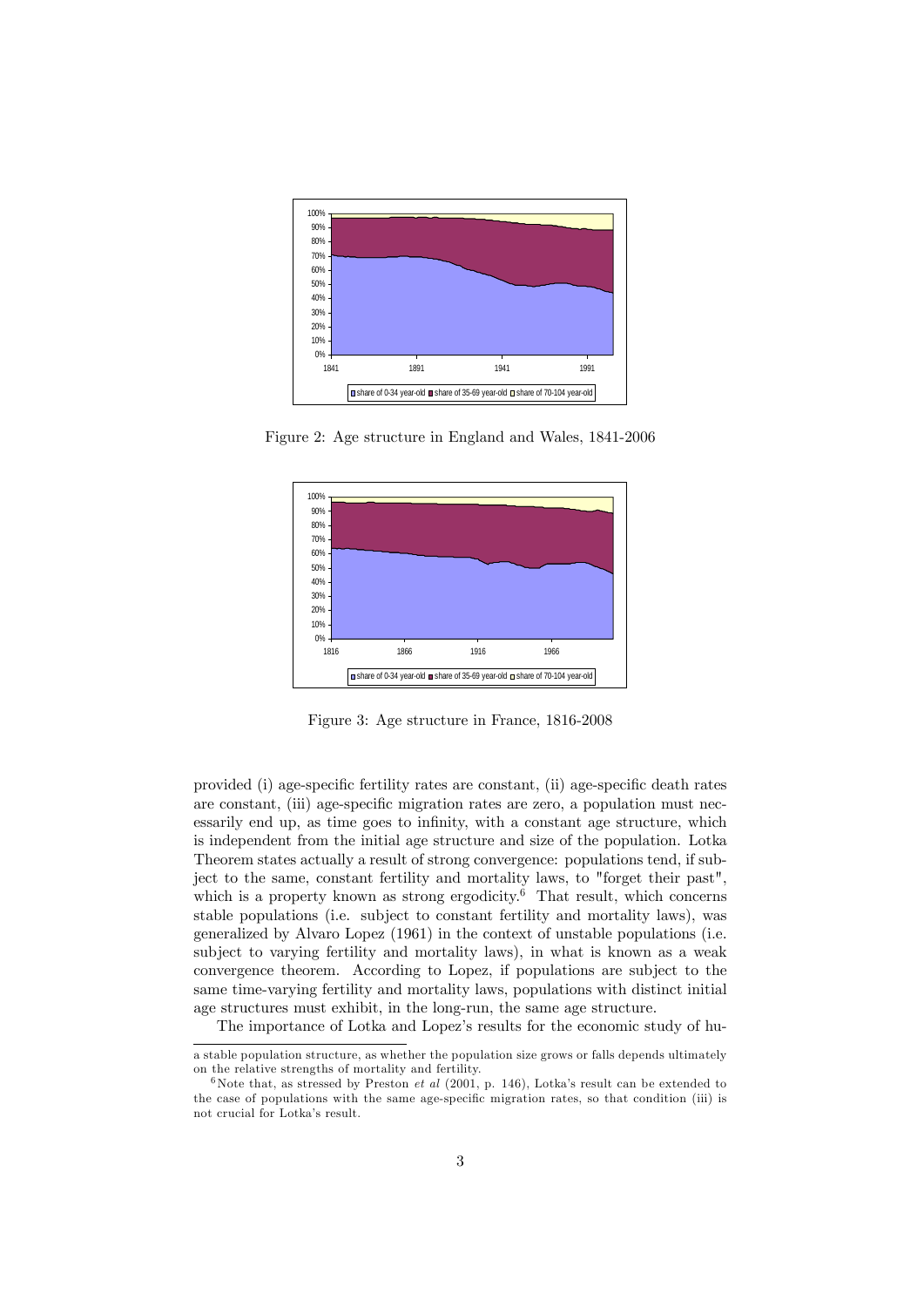man societies could hardly be overemphasized.<sup>7</sup> On the descriptive side, the evolution of economic aggregates over time (production, consumption, savings, employment, etc.) is dependent on how the population is structured in terms of age.<sup>8</sup> On the normative side, it is also clear that the age heterogeneity of populations is a major source of concern for policy making. Thus, there is a strong need to know under which conditions the age heterogeneity can stabilize.

However, those two contributions, made at the highest level of generality, do not inform us about the precise form of the asymptotic age structure. To answer that question, one must add assumptions on how fertility and mortality are determined, and make explicit how these are influenced by, among other things, the form of intergenerational relations. But, as we shall see, endogenizing fertility and mortality is not only relevant for characterizing asymptotic age structures, but, also, for the restatement of the conditions guaranteeing the convergence of age structure across populations.

For those purposes, we develop here a three-period overlapping generations model (OLG) with human capital accumulation, where both fertility and longevity are endogenous, and analyze the dynamics of age structures under that theoretical framework.<sup>9</sup> In that economy, the different generations that coexist at each period of time are characterized by trade relations, in the spirit of the seminal model by Ehrlich and Lui (1991). Young adults, as parents, transfer resources to their children, in order to raise them and educate them, but they transfer also resources to their own parents, so that intergenerational trade is here oriented both downwards and upwards. But an important difference with respect to the model of Ehrlich and Lui, in addition to the endogeneity of mortality, is that contribution rates to the children and the elderly are here not constants, but variables depending on the level of human capital.

While the literature includes several OLG models with both endogenous fertility and longevity (Blackburn and Cipriani, 2002; Gallor and Moav, 2005; de la Croix and Licandro,  $2007$ ; Strulik and Weisdorf,  $2008$ ), the specificity of this paper is that it pays a particular attention to the dynamics of the age structure, and to its relationships with intergenerational trade. The present model shares with Blackburn and Cipriani (2002) the three-period OLG structure with human capital accumulation, but introduces intergenerational trade as a motive for fertility decision, and considers the interplay between intergenerational trade and age structure dynamics. The present paper shares also with Galor and Moav (2005) the presence of a pure taste for children in the fertility decision, but concentrates on age heterogeneity within the population rather than on heterogeneity within each cohort. Finally, endogenous fertility and mortality are also treated in a model of human capital accumulation by de la Croix and Licandro (2007) and Strulik and Weisdorf (2008), but they concentrate on a society without intergenerational trade, unlike the present framework.

Thus the particularity of this study is to concentrate on the interplay between age heterogeneity, intergenerational trade and human capital accumulation, in order to examine whether Lotka and Lopezís stabilization and convergence results remain true under endogenous fertility and mortality. It is shown that,

 $7$ On the relations between Lotka and Lopez' results, see Challier and Michel (1996).

<sup>8</sup>For a recent empirical study of the impact of age-structure on GDP growth, see Lindh and Malmberg (2009).

<sup>&</sup>lt;sup>9</sup>As such, this paper complements other theoretical pieces of work concerned with the dynamics of age-structure, such as Boucekkine et al (2002), where mortality is exogenous.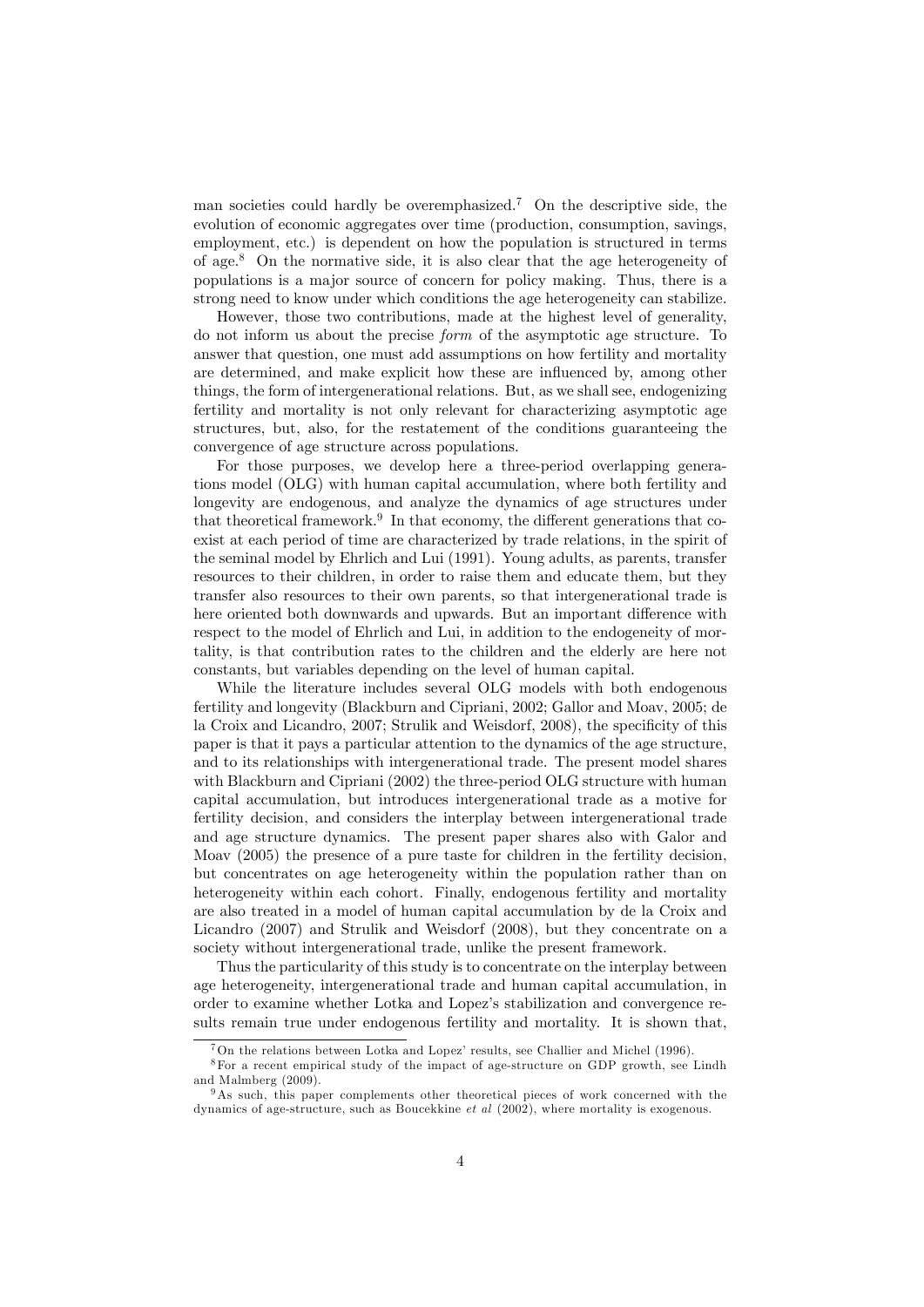if children are treated both as consumption goods and as investment goods by their parents, the age structure must asymptotically converge towards a stable structure, whose form depends on the structural economic and demographic parameters characterizing the population. Moreover, it is shown that populations with distinct initial age structures exhibit the same asymptotic age structure, provided fertility and mortality laws are converging, which requires converging terms of trade between coexisting generations in the populations under study.

This paper is organized as follows. Section 2 presents the model. Section 3 examines the long-run production dynamics. The dynamics of age structures is studied in Section 4. Section 5 provides a numerical illustration on the basis of France (1816-2008), and extrapolates the long-run age structure under several postulates for the survival process. Section 6 concludes.

# 2 The model

#### 2.1 Environment

Let us consider a three-period OLG model. Each period of life has a length normalized to 1.

All agents live the first period of life for sure. This consists of a period of childhood, during which the child does not produce anything, and benefits from the resources of his parent.

A proportion  $\pi_{t+1}^1$  of the cohort born at time t will enjoy the second period of life. That period is a period of young adulthood, during which agents work, help their parents and educate their children. Reproduction is monosexual.

Finally, only a proportion  $\pi_{t+2}^2$  of the part of the cohort that survived to the second period will reach the third period of life. That period is a period during which agents are retired, and live thanks to the generosity of their children.

In this model, life expectancy at birth is:  $(1 - \pi_{t+1}^1)1 + \pi_{t+1}^1(1 - \pi_{t+2}^2)2 +$  $\pi_{t+1}^1 \pi_{t+2}^2(3) = 1 + \pi_{t+1}^1 + \pi_{t+1}^1 \pi_{t+2}^2.$ 

Children born at time  $t$  inherit, during their first period of life,  $h_t$  units of human capital from their parents.

### 2.2 Survival conditions

Survival conditions at all ages are assumed to be shaped by the current stock of human capital, i.e. the stock of knowledge prevailing at the time of existence of the agents.<sup>10</sup> Formally, the probability of survival to the second period of life of a person born at  $t-1$ , denoted by  $\pi_t^1$ , depends positively on the stock of human capital  $h_t$  by means of the survival function:

$$
\pi_t^1 \equiv \pi^1(h_t) \tag{1}
$$

where  $\pi^1(h_t)$  exhibits the following properties:  $\pi^1(.) \geq 0$ ,  $\pi^1(.) > 0$  and  $\pi^{1}$ <sup> $\pi$ </sup> $($ .)  $<$  0. We assume also that  $\pi^{1}(h_t)$  is bounded from below and from above:  $\lim_{h_t \to 0} \pi^1(h_t) = \tilde{\pi}^1 > 0$  and  $\lim_{h_t \to \infty} \pi^1(h_t) = \bar{\pi}^1 < 1$ .

 $10$  This assumption differs from the postulate according to which individual longevity depends on the human capital stock prevailing at the birth of the agent. In our setting, agents do, on the contrary, benefit from the advances of knowledge during their whole life.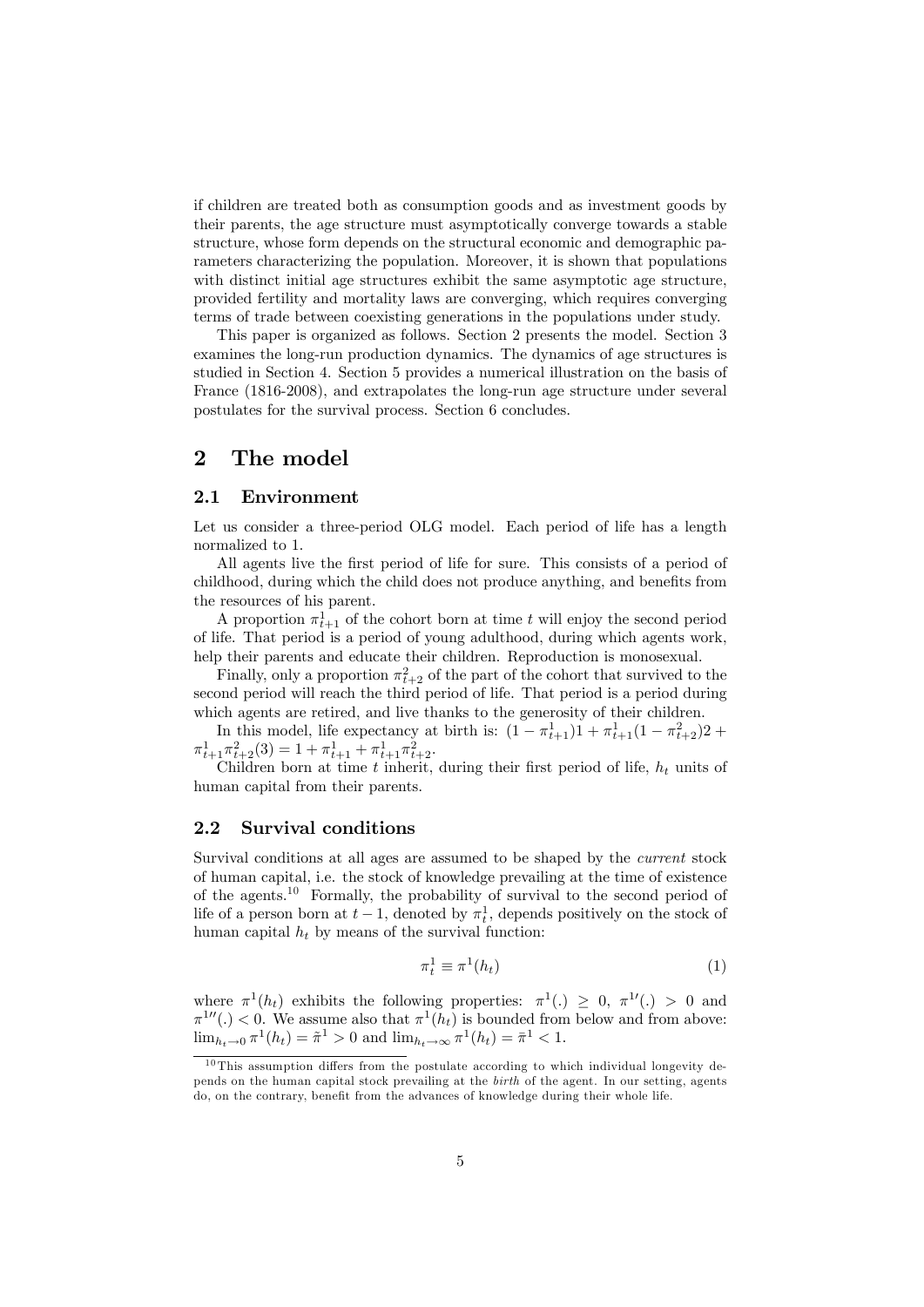Similarly, the probability of survival from the second to the third period of life,  $\pi_t^2$ , depends positively on the stock of human capital:

$$
\pi_t^2 \equiv \pi^2(h_t) \tag{2}
$$

with  $\pi^2(.) \ge 0$ ,  $\pi^{2\prime}(.) > 0$ ,  $\pi^{2\prime\prime}(.) < 0$ ,  $\lim_{h_t \to 0} \pi^{2\prime}(h_t) < \infty$ , and  $\lim_{h_t \to \infty} \pi^{2\prime}(h_t) =$ 0. We assume also  $\lim_{h_t \to 0} \pi^2(h_t) = \tilde{\pi}^2 > 0$  and  $\lim_{h_t \to \infty} \pi^2(h_t) = \bar{\pi}^2 < 1$ .

### 2.3 Production

At the young adult age, (surviving) agents produce a good, according to a technology that is assumed, for simplicity, to be linear in human capital:

$$
y_t = wh_t \tag{3}
$$

where  $y_t$  denotes the output per head, while w is the wage per unit of human capital. For the sake of the presentation, this wage will be normalized to unity in the rest of this paper (i.e.  $w = 1$ ).

The stock of human capital  $h_{t+1}$  depends on the past human capital  $h_t$ , and on the amount of education expenditures that each adult dedicates to the education of each child, as follows

$$
h_{t+1} = A \left(\frac{e_t h_t}{n_t}\right)^{\alpha} h_t^{1-\alpha} \tag{4}
$$

where  $e_t$  is the fraction of parental income  $h_t$  dedicated to education,  $n_t$  is the number of children, A is a productivity parameter  $(A > 0)$ , while  $\alpha$  is the elasticity of  $h_{t+1}$  to education spending per child (i.e.  $0 < \alpha < 1$ ).

### 2.4 Agents' decisions

Young adults work during the second period, and decide the number of children  $n_t$  and the fraction of their income dedicated to education  $e_t$ .<sup>11</sup> But before considering those decisions, let us first specify intergenerational transfers.

Intergenerational transfers Following Ehrlich and Lui (1991), it is assumed that young adult agents must take care of their family: children (consumption and education) and old parents (consumption only). Contributions to the consumption of other family members are compulsory, and each young adult takes the family contribution rates as given.<sup>12</sup>

Each young adult must give a proportion  $\gamma_t$  of his resources to each of his  $n_t$  children, to cover food and clothing costs, as well as other expenditures (e.g. toys, leisure activities, travel, etc.). That fraction is a function of the level of human capital prevailing at the time of the birth of the child:

$$
\gamma_t \equiv \gamma(h_t) \tag{5}
$$

where  $0 < \gamma_t < 1$  for any  $h_t$ . We thus allow here for a non-constancy of the (relative) child cost, which may vary with the level of human capital. The

 $11$ That decision structure is close to the one developed by Erhlich and Lui (1991), where mortality is exogenous.

 $12$ This approach differs from the one of Ehrlich and Lui (1991) in the basic version of their model, where the contribution rate is chosen by parents under some constraints.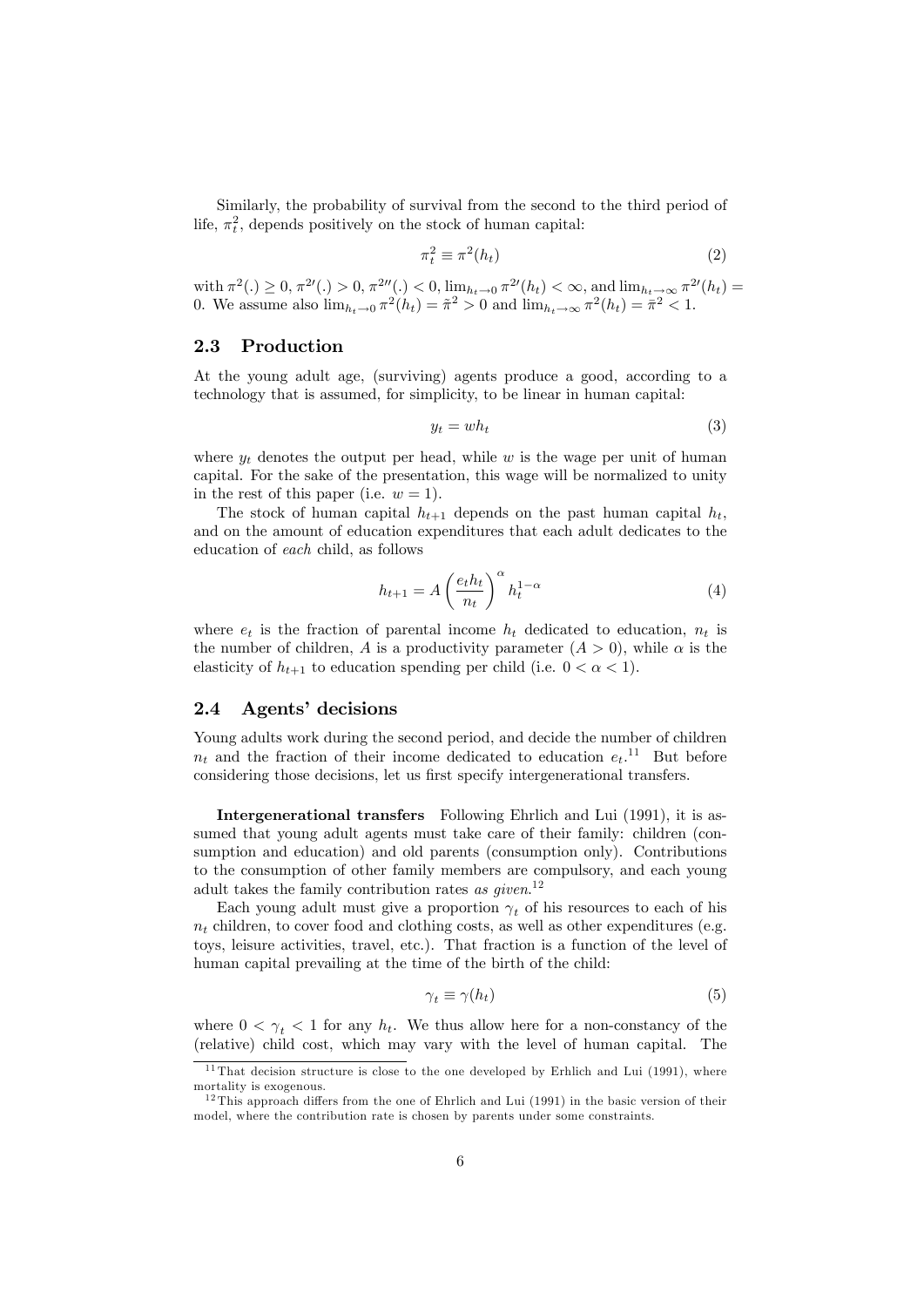(relative) contribution to each child is assumed to be bounded from below and from above:  $\lim_{h_t \to 0} \gamma(h_t) = \tilde{\gamma} > 0$  and  $\lim_{h_t \to \infty} \gamma(h_t) = \bar{\gamma} < 1$ . As far as the precise shape of the function  $\gamma(h_t)$  is concerned, a recent study by Farrell and Shields (2007) on the behaviour of children as consumers suggests that the contribution rate  $\gamma_t$  is likely to be non decreasing in the level of income:  $\gamma'(h_t) \ge$ 0. Actually, as shown by Farrell and Shields, while some goods, which represent a small share of children's spending, such as drinks, sweets, toys and books, are normal goods, the goods that represent a larger share of their spending, such as clothes, travel, and leisure, are luxury goods (i.e. with an income elasticity larger than 1). In the present one-good model, the elasticity of expenditures per child with respect to parental income  $h_t$ , which is equal to  $1 + \frac{\gamma'(h_t)}{\gamma(h_t)}$  $\frac{\gamma(n_t)}{\gamma(h_t)}h_t$ , is larger than 1 if and only if  $\gamma'(h_t) \geq 0$ . Hence we shall assume, throughout this paper, that the contribution rate  $\gamma_t$  is non decreasing in  $h_t$ .<sup>13</sup>

Regarding the help to the elderly, it is assumed, for simplicity, that all young adults must dedicate some fixed proportion of their resources to the old, surviving, cohort, through a social insurance system that pools the risks of having surviving elderly parents on the whole young adults cohort. Thus, each young adult, whatever his parent survives or not to the old age, dedicates a proportion  $\delta_t \pi_t^2$  of his resources to the old, surviving, cohort.<sup>14</sup> As for the help to the children, that fraction  $\delta_t$  is a function of the level of human capital prevailing at the time of the retirement of the old:

$$
\delta_t \equiv \delta(h_t) \tag{6}
$$

where  $0 < \delta_t < 1$  for any  $h_t$ . Here again, the contribution rate is assumed to be bounded from below and from above:  $\lim_{h_t \to 0} \delta(h_t) = \delta > 0$  and  $\lim_{h_t \to \infty} \delta(h_t) =$  $\overline{\delta}$  < 1. As far as the shape of  $\delta(h_t)$  is concerned, it is reasonable, in the light, for instance, of the large empirical evidence on the rise of the cost of long term care (per dependent person) as the economy develops, to assume that the expenditure dedicated to the old is, like the expenditure dedicated to the young, a non decreasing function of income  $h_t$ :  $\delta'(h_t) \geq 0.15$ 

**Budget constraints** Each young adult earns an income  $h_t$  by his work, and uses that income to help his children and parents. Moreover, a young adult spends a fraction  $e_t$  of his resources for the higher education of his children  $(0 \le e_t \le 1)$ . That fraction is, unlike  $\gamma_t$ , chosen by the adult agent. One can interpret that asymmetry as reflecting the fact that, as far as basic consumption is concerned, social norms and customs are strongly at work: each society produces its norms regarding how one has to treat one's children and one's elderly parents, and those norms are strictly respected. However, parents benefit from a much larger degree of freedom regarding (high) education spending.

Second-period consumption  $c_t$  is what remains of labour income once intergenerational transfers and education spending have been paid:

$$
c_t = (1 - \gamma_t n_t - \delta_t \pi_t^2 - e_t) h_t \tag{7}
$$

<sup>&</sup>lt;sup>13</sup>We shall also assume, in the rest of this paper, that  $\lim_{h_t \to 0} \gamma'(h_t) < \infty$  and  $\lim_{h_t \to \infty} \gamma'(h_t) = 0.$ 

<sup>&</sup>lt;sup>14</sup>It is only in the special case where there is no elderly people alive (i.e.  $\pi_t^2 = 0$ ) that young adults neglect the previous generation.

<sup>&</sup>lt;sup>15</sup>On the rise of the LTC costs per dependent person, see Cutler (1996) and Norton (2000). Precise figures on the rise of the share of LTC expenditures in GDP can be found in a recent report by the European Commission (2009).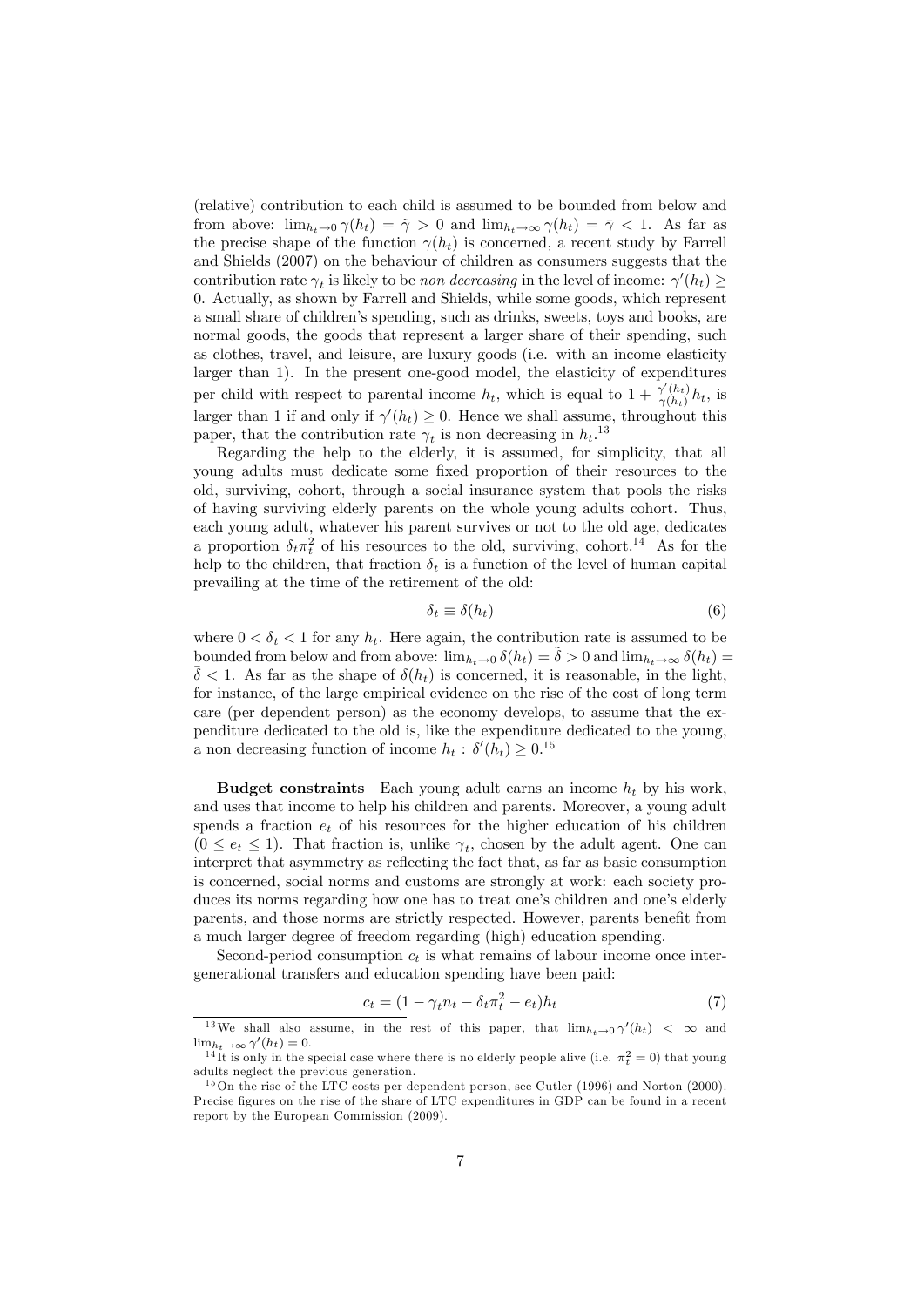This is decreasing in the number of children, and decreasing in the proportion of survivors among the elderly,  $\pi_t^2$ . Note, however, that, while the number of children  $n_t$  is chosen by agents, the proportion of surviving elderly  $\pi_t^2$  is not.

A young adult expects also to consume, if he is still alive at the retirement age, a consumption  $d_{t+1}$ , which comes exclusively from the contributions of the young cohort (for simplicity, there is no savings in this economy):

$$
d_{t+1} = \left[\delta_{t+1}\pi_{t+1}^2 h_{t+1}\right] \frac{n_t \pi_{t+1}^1}{\pi_{t+1}^2} = n_t \pi_{t+1}^1 \delta_{t+1} h_{t+1} \tag{8}
$$

The factor in brackets corresponds to what is given by each young adult at period  $t+1$ , while the second factor consists of the ratio of young adults over old adults. The impact of the young cohort's contribution on the old's consumption depends thus on the sizes of those two demographic groups.

Optimal fertility and education Agents' preferences are assumed to take a standard log-linear form in second-period and third-period consumptions, and in the number of children. Agents are also supposed to be expected utility maximizers, with a zero utility from being dead. Moreover, at the time of their decisions, agents form myopic anticipations regarding future survival conditions, and thus believe that the probabilities  $\pi_{t+1}^1$  and  $\pi_{t+1}^2$  are equal to the currently prevailing probabilities, i.e.  $\pi_t^1$  and  $\pi_t^2$ . Similarly, agents take contributory rates  $\gamma_t$  and  $\delta_t$  as given constants, even though these may evolve over time.<sup>16</sup>

Hence, if one abstracts from childhood, the expected lifetime welfare is: $^{17}$ 

$$
U_t = \log(c_t) + \beta \log(n_t) + \pi_t^2 \log(d_{t+1})
$$
\n(9)

where  $\beta$  captures the relative strength of the taste for children  $(0 < \beta < 1)$ . Note that this expression treats children as consumption goods and investment goods (through  $d_{t+1}$ ), but abstracts from any altruistic concerns.<sup>18</sup>

Substituting for consumption and for the resources at the old age yields:

$$
U_t = \log((1 - \gamma_t n_t - \delta_t \pi_t^2 - e_t)h_t) + \beta \log(n_t) + \pi_t^2 \log(\pi_t^1 n_t^{1-\alpha} \delta_t A e_t^{\alpha} h_t)
$$
 (10)

The first-order condition for optimal fertility is:

$$
n_t = \frac{\left(\beta + \pi_t^2 (1 - \alpha)\right) \left(1 - \delta_t \pi_t^2\right)}{\gamma_t \left(1 + \beta + \pi_t^2\right)}\tag{11}
$$

Optimal fertility is, without surprise, increasing in the taste for children  $\beta$ , and decreasing in the cost per child  $\gamma_t$ .<sup>19</sup> It is also decreasing in the contribution

 $16$  Thus, the young adult expects to benefit, once old, from the same relative aid as the one he offered when being young.

 $17$  We abstract here from pure time preferences. Actually, there is not really a need for these in the present context, where the survival probability  $\pi_t^2$  acts as a 'natural' discount factor, assigning lower weight to future consumption on the grounds of its risky nature.

 $^{18}$ This model differs thus from Barro and Becker (1989), where altruism towards children makes parent care about the utility of the whole dynasty following them. In the literature on endogenous fertility and mortality, see de la Croix and Licandro (2007) on the quality versus quantity trade-off, in a context where parents care about the survival of their children, unlike the present, purely egoistic context.

<sup>&</sup>lt;sup>19</sup> Fertility is here strictly positive, as we have  $\beta + \pi_t^2(1-\alpha) > 0$  for any level of  $\pi_t^2$  under  $\alpha$  < 1. This interior solution differs from Ehrlich and Lui (1991), where  $\beta = 0$  and  $\alpha = 1$ , so that a corner solution with the minimum number of surviving children prevails, as the marginal net return for investing in the quality of children always exceeds the marginal net return from investing in their quantity.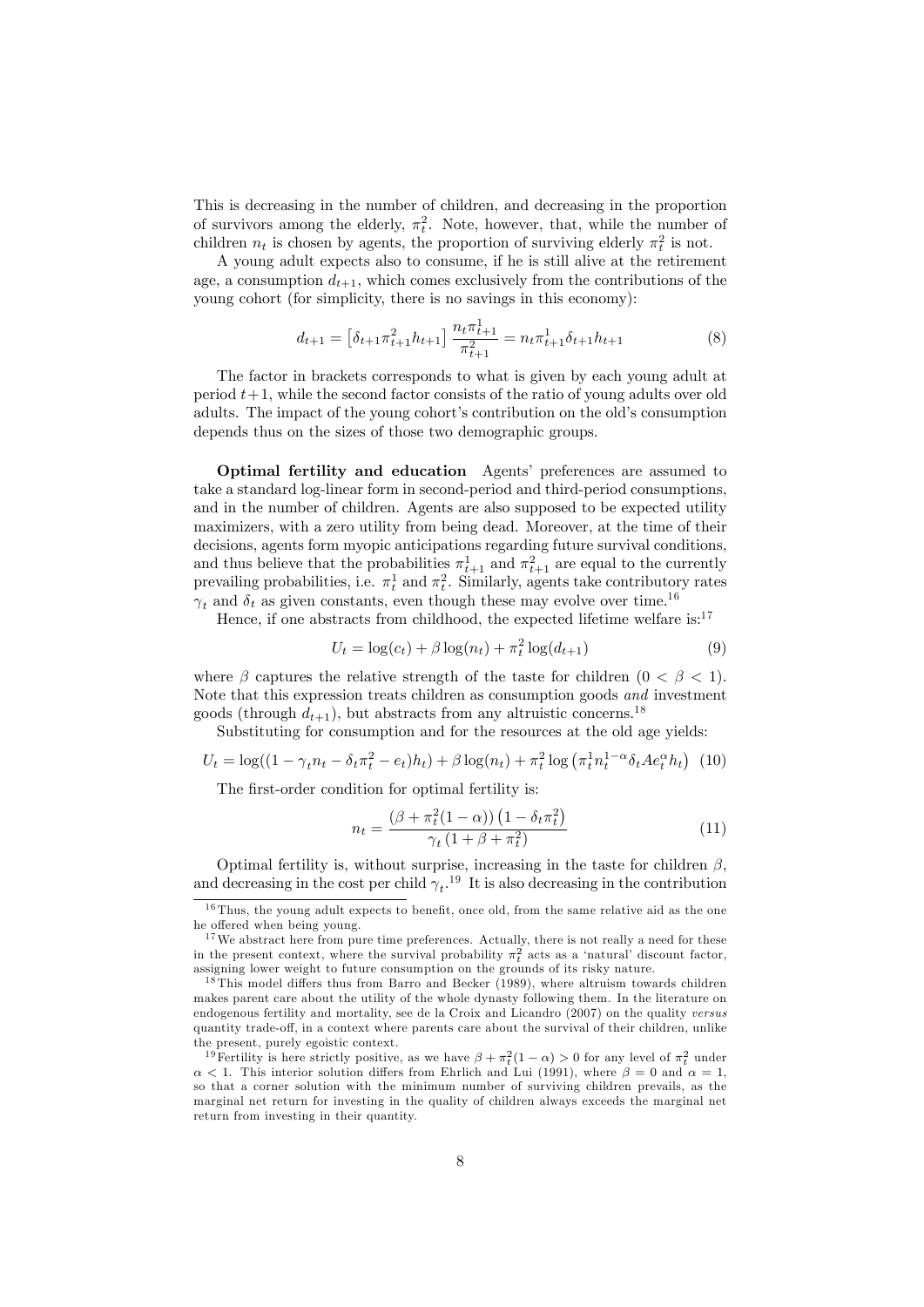rate  $\delta_t$ : as the contribution to the elderly goes up, parents' available resources are reduced, so that fewer children can be made. The chosen fertility is also decreasing in the elasticity  $\alpha$ , which reflects the quantity versus quality tradeoff. The higher  $\alpha$  is, the lower the contribution of the quantity of children to the elderly's consumption is *ceteris paribus*.

The impact of the probability of survival  $\pi_t^2$  on the number of children is ambiguous, and depends actually on the relative sizes of  $\beta$  - the taste for children - and  $\delta_t$  - the contribution to the surviving old -.<sup>20</sup> Actually, we have

$$
\frac{\partial n_t}{\partial \pi_t^2} \geq 0 \iff (1 - \alpha)(1 - \delta_t \pi_t^2)(1 + \beta + \pi_t^2) \geq (\beta + \pi_t^2(1 - \alpha))(\delta_t + \delta_t \beta + 1)
$$

It is difficult to see the sign of the derivative in general, as this depends on  $\alpha$ ,  $\beta$  and  $\delta_t$ . It is only in some polar cases that the sign of  $\partial n_t/\partial \pi_t^2$  can be identified. For instance, when  $\alpha$  tends to 1, the LHS vanishes to 0, and the RHS remains positive, so that  $\partial n_t/\partial \pi_t^2 < 0$ . But for lower levels of  $\alpha$ , things are less obvious. Note, however, that the demographic transition requires  $\partial n_t/\partial \pi_t^2 < 0$ , which implies, for a given level of  $\alpha$ , some restrictions on  $\beta$  and  $\delta_t$  (see *infra*).

The first-order condition for optimal education is:

$$
e_t = \frac{\alpha \pi_t^2 \left(1 - \delta_t \pi_t^2\right)}{1 + \beta + \pi_t^2} \tag{12}
$$

The optimal fraction  $e_t$  of resources dedicated to education is increasing in  $\alpha$ , as we expect. Note also that the optimal education is decreasing in  $\delta_t$ : the higher the contribution rate to the old is, the lower the optimal education is ceteris paribus. The chosen education is also decreasing in the intensity of the taste for children  $\beta$ . Regarding the impact of  $\pi_t^2$  on education, we have

$$
\frac{\partial e_t}{\partial \pi_t^2} \geq 0 \iff (1+\beta)(1-2\delta_t \pi_t^2) - \delta_t (\pi_t^2)^2 \geq 0
$$

Here again, the influence of the survival probability to the old age is ambiguous. For  $\delta_t$  tending towards 0,  $\partial e_t/\partial \pi_t^2$  is positive, but once some contribution is required for the elderly, things become less clear. In the extreme case where both  $\delta_t$  and  $\pi_t^2$  tend towards 1, the derivative is negative. While  $\partial e_t/\partial \pi_t^2$  is decreasing in  $\delta_t$ , it depends positively on  $\beta$ : the higher the taste for the number of children is, the higher is the effect of  $\pi_t^2$  on the education spending.<sup>21</sup>

In sum, the probability of survival to the old age has here quite ambiguous effects on the individual fertility and education decisions. This is due to the twofold role of that survival probability: on the one hand,  $\pi_t^2$  raises, *ceteris* paribus, the contribution to the old, which is likely to restrain fertility and education investment because of a negative income effect; on the other hand,  $\pi_t^2$ raises the expected welfare gains from survival to the old age, which is a stimulus for more children and more education: this is a standard horizon effect.

Finally, note an interesting property of education spending per child  $e_t h_t/n_t$ : it is *independent* from the contribution rate  $\delta_t$ . Thus, while a rise of the contribution rate to the old reduces optimal fertility and education, this leaves

<sup>&</sup>lt;sup>20</sup> This kind of indeterminate result is close to the one in Zhang et al  $(2001)$ , where the effect of a higher  $\pi_t^2$  on fertility depends on whether the taste for the "quantity" of children exceeds or not the taste for the "quality" of children, which is modelized there as guided by altruism.

<sup>&</sup>lt;sup>21</sup>Note that the second-order derivative is negative, so that the influence of  $\pi_t^2$  on education, if positive, must be decreasing with  $\pi_t^2$ .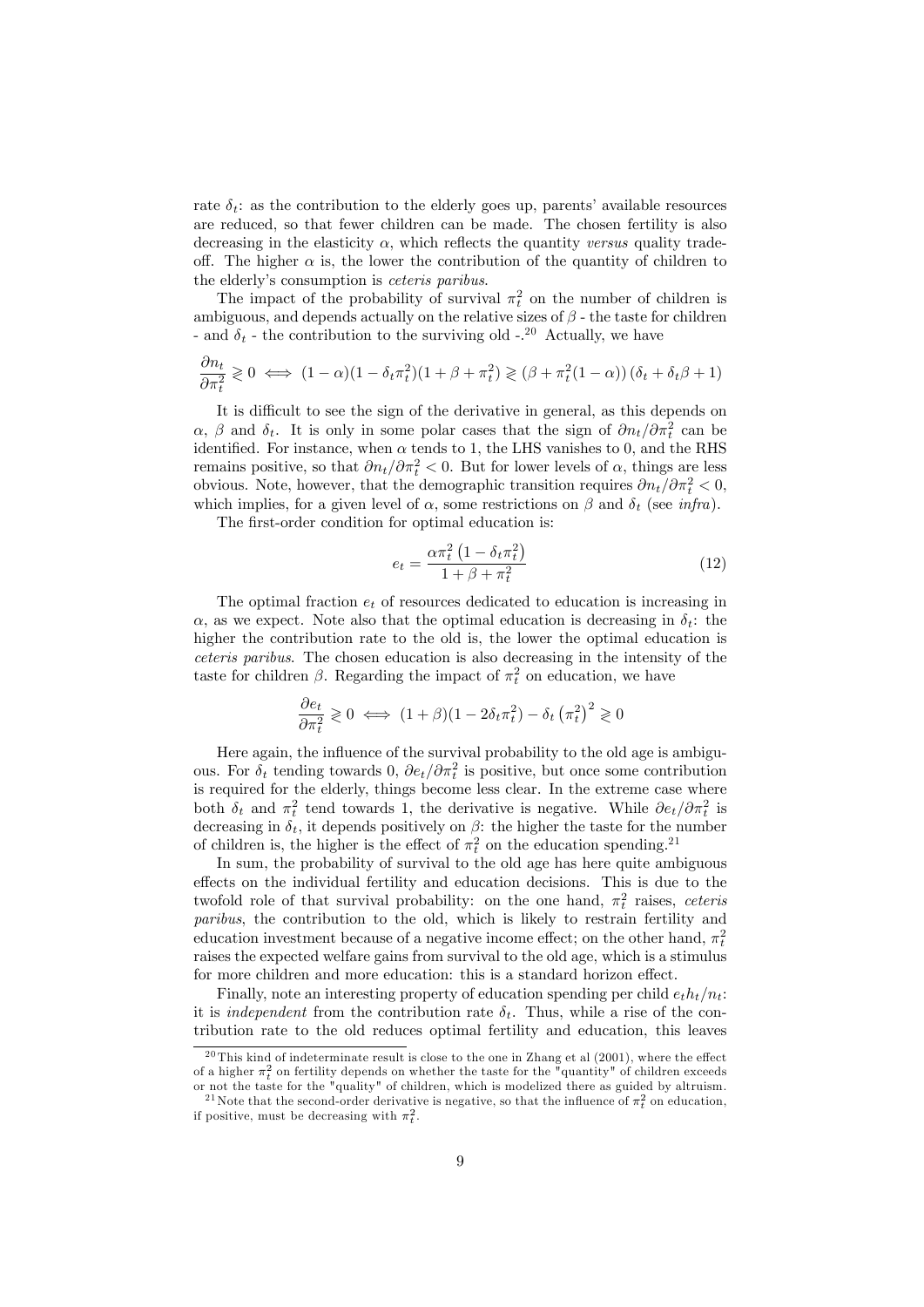education spending per child unchanged. On the contrary, a rise of the contribution rate to each child  $\gamma_t$  reduces fertility, but leaves education spending unchanged, implying a rise of education spending per child. The two intergenerational contribution rates have thus distinct effects on education spending per child, and, as we shall now see, on the dynamics of production.

# 3 Long-run production dynamics

Let us now characterize the long-run production dynamics of the economy under study. Given that the survival probabilities  $\pi_t^1$  and  $\pi_t^2$  are, like the output  $y_t$ , a function of the human capital stock  $h_t$ , and that contribution rates  $\gamma_t$  and  $\delta_t$ are also functions of  $h_t$ , it follows that fertility and education are also a function of  $h_t$ . Hence, the constancy of the human capital stock  $h_t$  over time brings the constancy of all variables:  $y_t$ ,  $\pi_t^1$ ,  $\pi_t^2$ ,  $n_t$ ,  $\gamma_t$ ,  $\delta_t$ ,  $e_t$ ,  $c_t$  and  $d_t$ .

Substituting for education and fertility in the human capital accumulation equation yields:

$$
h_{t+1} = A \left( \frac{\gamma(h_t)\alpha \pi^2(h_t)}{\beta + \pi^2(h_t)(1-\alpha)} \right)^{\alpha} h_t \equiv G(h_t)
$$
\n(13)

The issue of the existence of a steady-state equilibrium amounts to studying whether the transition function  $G(h_t)$  admits a fixed point, that is, a human capital level  $h_t$  such that  $G(h_t) = h_t$ . Proposition 1 summarizes the long-run dynamics of the economy under study, which can take three distinct forms.<sup>22</sup>

Proposition 1 The long-run dynamics of the economy belongs to one of the three following cases:

- Case 1: if  $A\left(\frac{\tilde{\gamma}\alpha\tilde{\pi}^2}{\beta+\tilde{\pi}^2(1-\tilde{\gamma})^2}\right)$  $\overline{\beta+\tilde{\pi}^2(1-\alpha)}$  $\int^{\alpha}$  < 1 and  $A\left(\frac{\bar{\gamma}\alpha\bar{\pi}^2}{\beta+\bar{\pi}^2(1-\bar{\gamma})^2}\right)$  $\sqrt{\beta+\pi^2(1-\alpha)}$  $\int_0^\alpha$  < 1, then  $h^* = 0$ is the unique steady-state, which is stable: any economy with  $h_0 > 0$  will converge towards  $h^* = 0$ .
- Case 2: if  $A\left(\frac{\tilde{\gamma}\alpha\tilde{\pi}^2}{\beta+\tilde{\pi}^2(1-\tilde{\gamma})^2}\right)$  $\overline{\beta+\tilde{\pi}^2(1-\alpha)}$  $\int_{0}^{\alpha}$  < 1 and A  $\left(\frac{\bar{\gamma}\alpha\bar{\pi}^{2}}{3+\bar{\pi}^{2}(1-\bar{\gamma})}\right)$  $\beta + \bar{\pi}^2(1-\alpha)$  $\int_{0}^{\alpha}$  > 1, then there exist two steady-states:  $h^* = 0$  and  $h^{**} > 0$ ;  $h^*$  is locally stable, while  $h^{**}$  is unstable; any economy with  $h_0 < h^{**}$  will converge towards  $h^* = 0$ , while any economy with  $h_0 > h^{**}$  will exhibit perpetual growth.
- Case 3: if  $A\left(\frac{\tilde{\gamma}\alpha\tilde{\pi}^2}{\beta+\tilde{\pi}^2(1-\tilde{\gamma})^2}\right)$  $\overline{\beta+\tilde{\pi}^2(1-\alpha)}$  $\int_{0}^{\alpha}$  > 1 and A  $\left(\frac{\bar{\gamma}\alpha\bar{\pi}^{2}}{3+\bar{\pi}^{2}(1-\bar{\gamma})}\right)$  $\overline{\beta+\bar{\pi}^2(1-\alpha)}$  $\int_0^\alpha$  > 1, then  $h^* = 0$  is the unique steady-state, which is unstable. Any economy with  $h_0 > 0$  will exhibit perpetual growth.

#### **Proof.** See the Appendix. ■

Regarding the determinants of the long-run dynamics of human capital and output, let us first notice the crucial role played by the elasticity of productivity with respect to education spending per child,  $\alpha$ . For instance, Case 3 can hardly occur for a low level of  $\alpha$ . The taste for the number of children (i.e.  $\beta$ ) plays in

<sup>&</sup>lt;sup>22</sup>Note that the case where  $A\left(\frac{\tilde{\gamma}\alpha\tilde{\pi}^2}{\beta+\tilde{\pi}^2(1-\alpha)}\right)$  $\int^{\alpha}$  > 1 and  $A\left(\frac{\bar{\gamma}\alpha\bar{\pi}^{2}}{\beta+\bar{\pi}^{2}(1-\alpha)}\right)$  $\int_0^\alpha$  < 1 cannot occur, as both  $\pi^2(h_t)$  and  $\gamma(h_t)$  are non decreasing in  $h_t$ .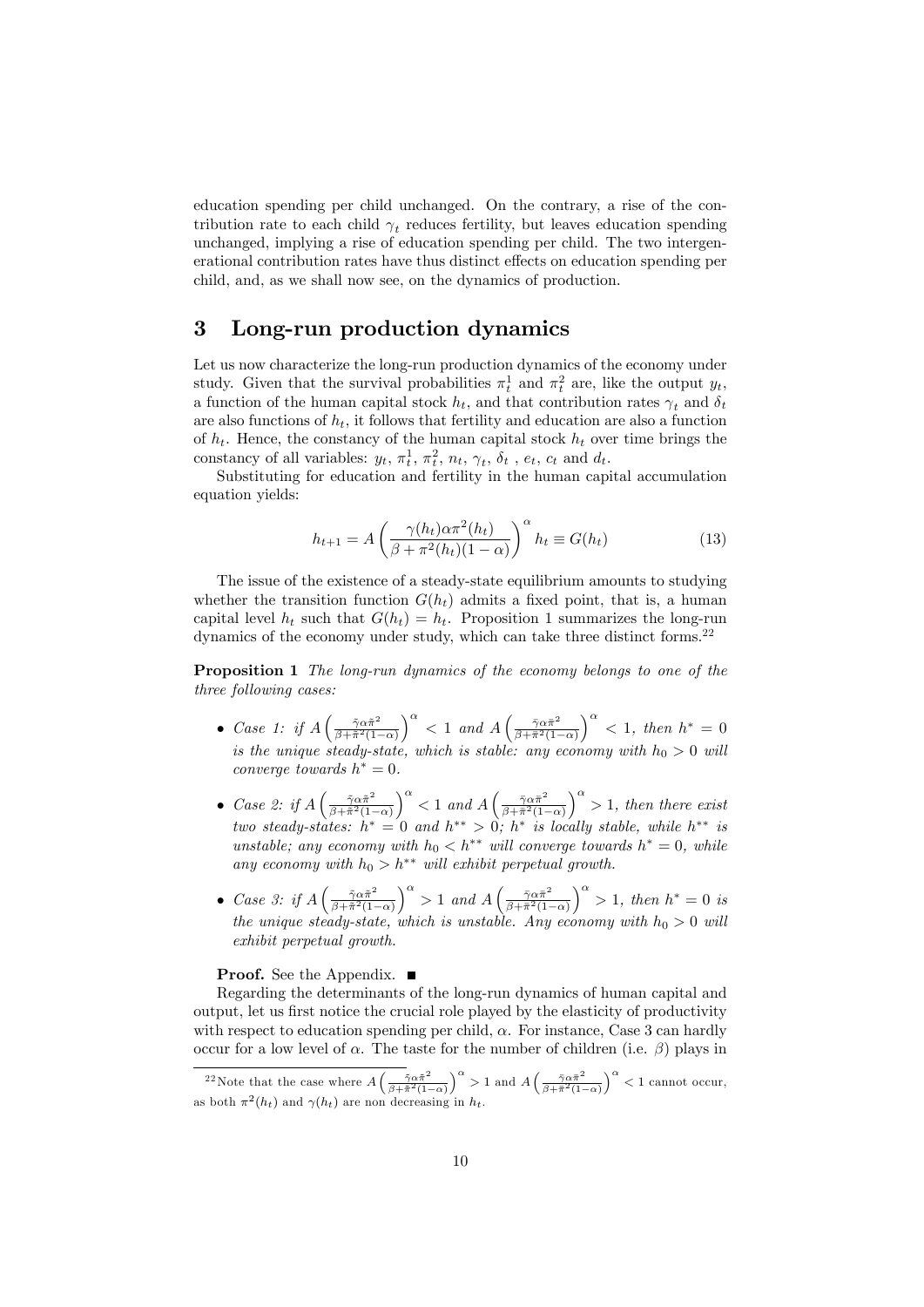the other direction, and makes Case 3 less likely, as a strong taste for children reduces education investment, and lowers human capital accumulation.

The dynamics of output depends also on the contribution function  $\gamma(.)$ , and, more precisely, on its limit values  $\tilde{\gamma}$  and  $\bar{\gamma}$ . The higher those limit contribution rates to the children are, the more likely a high (stationary or non-stationary) equilibrium is, because high contribution rates reduce fertility and favour education investment per child. However, the contribution rate to the old,  $\delta_t$ , does not affect output dynamics, as education spending per child is invariant to  $\delta_t$ .

Moreover, the long-run dynamics of output depends on the limit survival probabilities to the old age  $\tilde{\pi}^2$  and  $\bar{\pi}^2$ . It might be the case, for instance, that the survival probability to the old age is low when the human capital is close to zero, implying that we are in either Case 1 or Case 2, but  $\tilde{\pi}^2$  does not tell us everything regarding the long-run dynamics, as this depends also on  $\bar{\pi}^2$ . If  $\bar{\pi}^2$  is large enough, we can expect to have perpetual output growth (above the unstable steady-state), whereas the economy will converge towards 0 if  $\bar{\pi}^2$  is not high enough. Furthermore, it should be stressed that, although the survival probability to the old age  $\pi^2(h_t)$  is a major determinant of output dynamics, the probability of survival to the young adult age,  $\pi^1(h_t)$ , plays here no role at all, as it is here neutral for fertility and education decisions.

Proposition 1, which describes the dynamics of human capital and output under different cases, can also be used to account for the demographic changes that took place over the last two centuries, and, in particular, for the demographic transition. Clearly, as  $\pi^1(h_t)$  and  $\pi^2(h_t)$  are increasing functions of human capital, a growth of  $h_t$  over time - which occurs in Case 2 for  $h_0 > h^{**}$ and in Case 3 for any  $h_0 > 0$  - must generate a rise in life expectancy. Moreover, provided  $\alpha$  is sufficiently large and  $\beta$  is sufficiently low (which must be true under Cases 2 and 3), the rise of  $\pi_t^2$  caused by the growth of  $h_t$  implies a fall of fertility. Hence, the long-run dynamics of this model is compatible with the demographic transition: as human capital accumulates, both mortality and fertility fall, in conformity with the transition.

Whereas that result is also in line with the one of Blackburn and Cipriani (2002), it should be stressed that, in our model, the connection between the mortality decline and the fertility decline depends also, unlike in Blackburn and Cipriani, on the size of intergenerational transfers. Clearly, we have  $\partial n_t/\partial \pi_t^2 < 0$ only if  $\alpha$  is large and  $\beta$  is low, but, also, provided the contribution rate to the elderly  $\delta_t$  is sufficiently large. This condition is likely to be satisfied as human capital accumulates, but only if  $\delta'(h_t) = 0$  and  $\delta$  is large, or if  $\delta'(h_t) > 0$ . Hence the existence of a large demographic transition imposes some restrictions on the level and pattern of the upward oriented intergenerational transfers.

# 4 Age structure dynamics (1): theory

Let us now turn to the predictions of the model regarding the long-run dynamics of the age structure. For that purpose, we will first characterize the age structure by means of age group ratios. Then, we will examine under which conditions the age structure stabilizes over time, and characterize analytically the asymptotic age structure. Finally, we will consider the implications of this model regarding the convergence of populations with distinct initial age structures.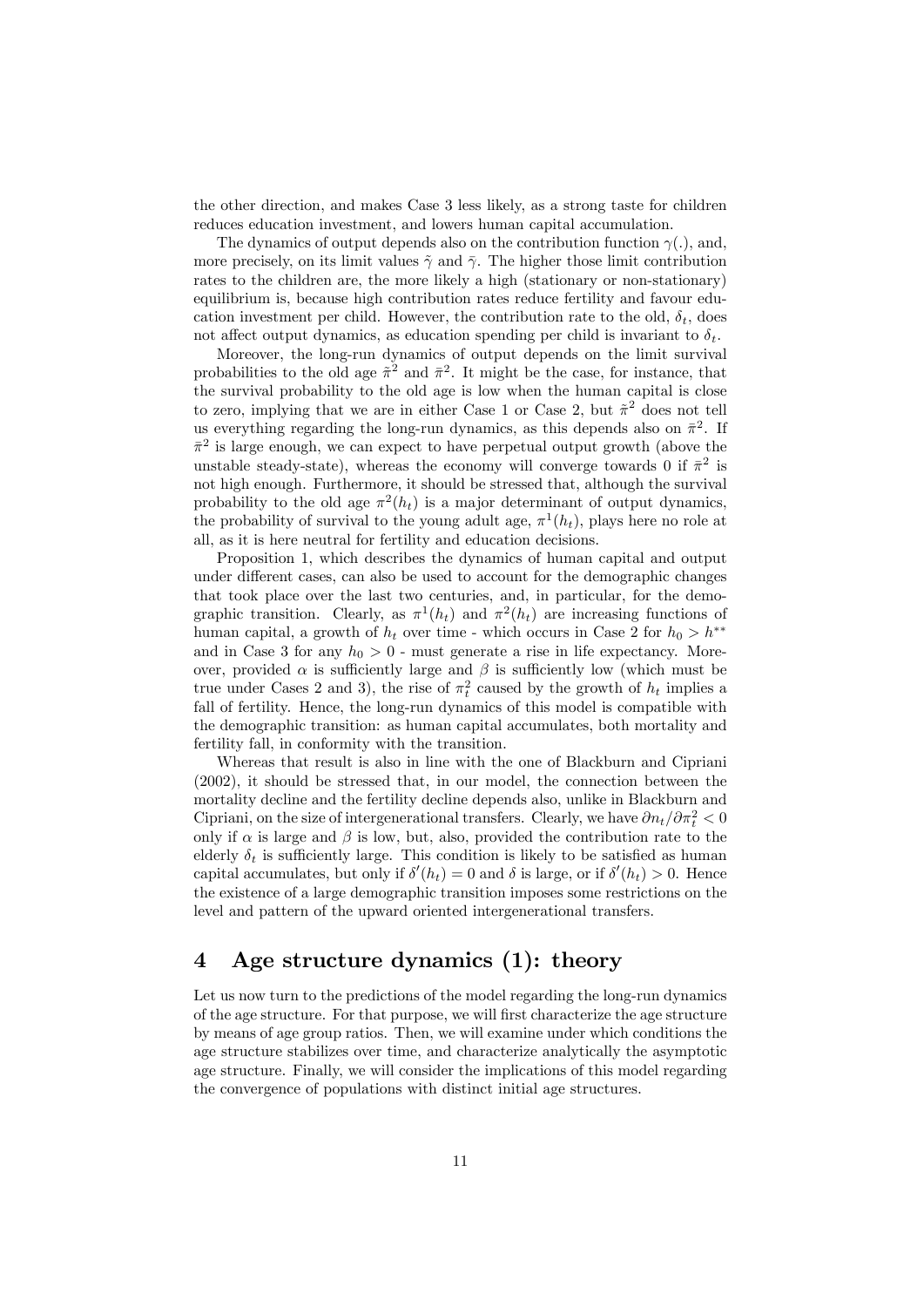#### 4.1 The population's age structure

The groups of children, young adult and old adults at time  $t$ , denoted by, respectively,  $N_t^c$ ,  $N_t^y$ , and  $N_t^o$ , are equal to

$$
\begin{array}{rcl} N_t^c & = & \left(N_{t-1}^c \pi_t^1\right) n_t \\ N_t^y & = & N_{t-1}^c \pi_t^1 \\ N_t^o & = & N_{t-2}^c \pi_{t-1}^1 \pi_t^2 \end{array}
$$

Hence the age structure of the economy can be summarized by the ratios

$$
\Lambda_t = \frac{N_t^c}{N_t^c + N_t^y + N_t^o} = \frac{n_{t-1}\pi_t^1 n_t}{n_{t-1}\pi_t^1 n_t + n_{t-1}\pi_t^1 + \pi_t^2}
$$
\n
$$
\Xi_t = \frac{N_t^y}{N_t^c + N_t^y + N_t^o} = \frac{n_{t-1}\pi_t^1}{n_{t-1}\pi_t^1 n_t + n_{t-1}\pi_t^1 + \pi_t^2}
$$
\n
$$
\Phi_t = \frac{N_t^o}{N_t^c + N_t^y + N_t^o} = \frac{\pi_t^2}{n_{t-1}\pi_t^1 n_t + n_{t-1}\pi_t^1 + \pi_t^2}
$$

where  $\Lambda_t$  denotes the share of children in the population,  $\Xi_t$  is the share of the middle-aged, and  $\Phi_t$  is the share of the elderly in the population. In the rest of this paper, we shall thus denote an age structure by the triplet  $(\Lambda_t, \Xi_t, \Phi_t)$ . Each ratio,  $\Lambda_t$ ,  $\Xi_t$  and  $\Phi_t$ , is a function of  $h_t$  and  $h_{t-1}$ , as these depend on past and current fertility and mortality:

$$
\Lambda_t = \Lambda(h_t, h_{t-1})
$$
  
\n
$$
\Xi_t = \Xi(h_t, h_{t-1})
$$
  
\n
$$
\Phi_t = \Phi(h_t, h_{t-1})
$$

Note that, as age group ratios are functions of current and past human capital stocks, the study of the stabilization of age structure requires a distinction between the different cases mentioned above concerning the dynamics of human capital. However, as we shall now see, whether the economy lies in Cases 1, 2 or 3 will not make any difference as far as the issue of stabilization is concerned, but will definitely matter for the precise form of the asymptotic age structure.

#### 4.2 The asymptotic age structure

As stated in Proposition 2, the age structure of the population tends necessarily to stabilize over time, whatever the long-run dynamics of the economy falls under Cases 1, 2 or 3. In other words, the ratios  $\Lambda_t$ ,  $\Xi_t$  and  $\Phi_t$  tend, in the long-run, to converge towards some constant, stable levels.

Proposition 2 Under Cases 1, 2 or 3, the age structure of the population  $(\Lambda_t, \Xi_t, \Phi_t)$  tends asymptotically towards a stable age structure  $(\Lambda^*, \Xi^*, \Phi^*)$ , where  $\Lambda^* \equiv \lim_{t \to \infty} \Lambda_t$ ,  $\Xi^* \equiv \lim_{t \to \infty} \Xi_t$  and  $\Phi^* \equiv \lim_{t \to \infty} \Phi_t$ . Under  $h_0 > 0$ , the asymptotic age structure  $(\Lambda^*, \Xi^*, \Phi^*)$  is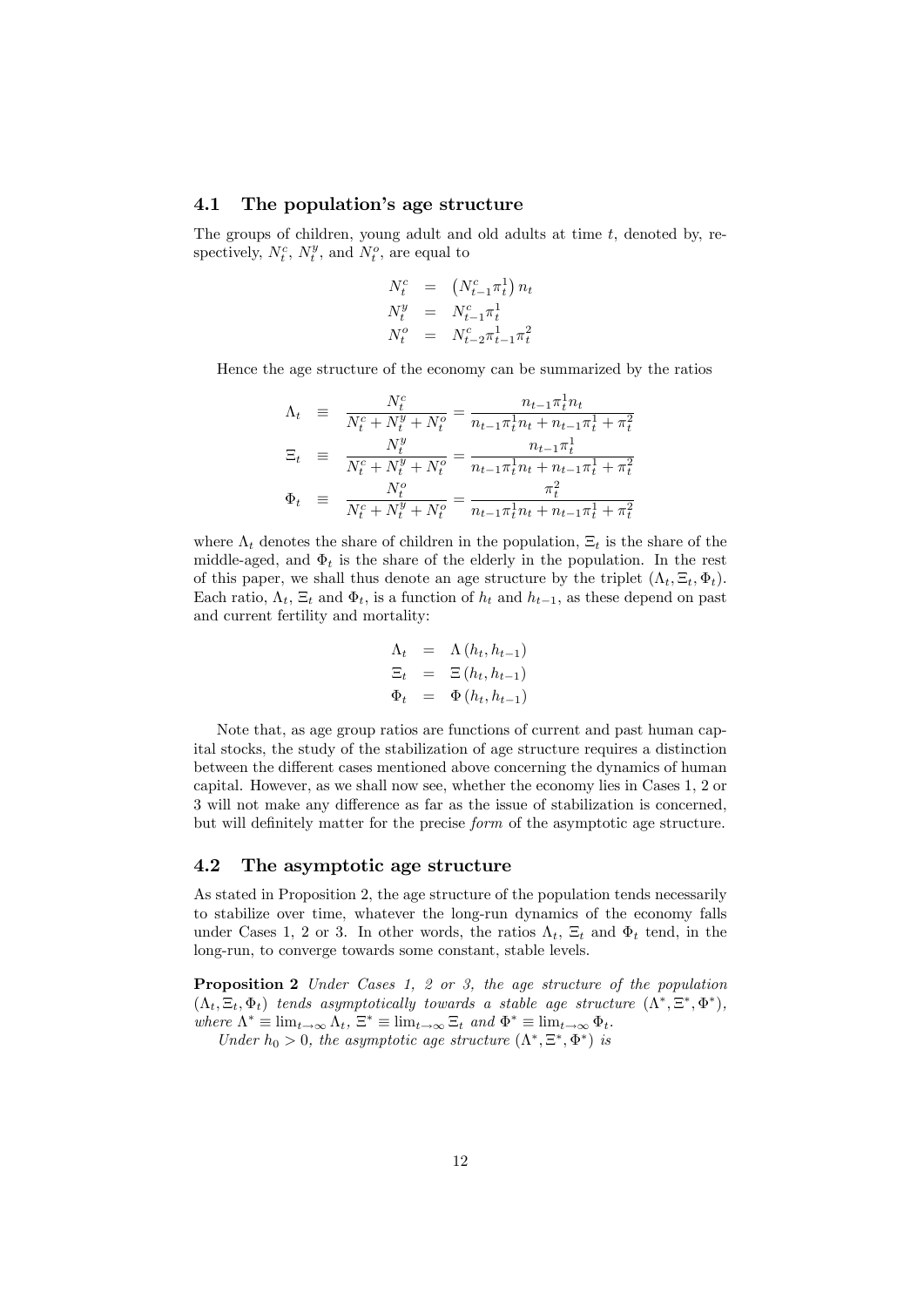Cases  
\n
$$
f \frac{\tilde{\pi}^{1}((\beta + (1 - \alpha)\tilde{\pi}^{2})(1 - \tilde{\delta}\tilde{\pi}^{2}))^{2}}{\Omega(\tilde{\pi}^{1}, \tilde{\pi}^{2}, \tilde{\gamma}, \tilde{\delta})} + 2a: h_{0} < h^{**}
$$
\n
$$
\frac{\tilde{\pi}^{1}((\beta + (1 - \alpha)\tilde{\pi}^{2})(1 - \tilde{\delta}\tilde{\pi}^{2}))^{2}}{\Omega(\tilde{\pi}^{1}, \tilde{\pi}^{2}, \tilde{\gamma}, \tilde{\delta})} + 2b: h_{0} = h^{**}
$$
\n
$$
\frac{\tilde{\pi}^{1}(h^{**})((\beta + (1 - \alpha)\tilde{\pi}^{2})(1 - \tilde{\delta}\tilde{\pi}^{2}))^{2}}{\Omega(\tilde{\pi}^{1}, \tilde{\pi}^{2}, \tilde{\gamma}, \tilde{\delta})} + 2b: h_{0} > h^{**}
$$
\n
$$
\frac{\tilde{\pi}^{1}(h^{**})((\beta + (1 - \alpha)\tilde{\pi}^{2}(h^{**}))(1 - \delta(h^{**})\pi^{2}(h^{**})))^{2}}{\Omega(\pi^{1}, \tilde{\pi}^{2}, \tilde{\gamma}, \tilde{\delta})} + 2b: h_{0} > h^{**}
$$
\n
$$
\frac{\tilde{\pi}^{1}((\beta + (1 - \alpha)\tilde{\pi}^{2})(1 - \tilde{\delta}\tilde{\pi}^{2}))^{2}}{\Omega(\tilde{\pi}^{1}, \tilde{\pi}^{2}, \tilde{\gamma}, \tilde{\delta})} + 2b: h_{0} < h^{**}
$$
\n
$$
\frac{\tilde{\pi}^{1}((\beta + (1 - \alpha)\tilde{\pi}^{2})(1 - \tilde{\delta}\tilde{\pi}^{2}))^{2}}{\Omega(\tilde{\pi}^{1}, \tilde{\pi}^{2}, \tilde{\gamma}, \tilde{\delta})} + 2b: h_{0} < h^{**}
$$
\n
$$
\frac{\tilde{\pi}^{1}((\beta + (1 - \alpha)\tilde{\pi}^{2})(1 - \tilde{\delta}\tilde{\pi}^{2}))^{2}}{\Omega(\tilde{\pi}^{1}, \tilde{\pi}^{2}, \tilde{\gamma}, \tilde{\delta})} + 2b: h_{0} < h^{**}
$$
\n
$$
\frac{\tilde{\pi}^{1}((\beta + (1 - \alpha)\
$$

 $(1 - \delta \pi^2)$  $\beta + (1 - \alpha)\pi$  $(\delta \pi^2) \gamma (1 + \beta + \pi^2) + \pi^2 (\gamma (1 + \beta + \pi^2))^2$ 

#### **Proof.** See the Appendix. ■

The intuition behind that asymptotic stabilization result goes as follows. Fertility rates and mortality rates, although functions of human capital, are bounded from above and from below, so that even if  $h_t$  takes extreme values, this remains compatible with a stationary demography. Thus, given that ratios  $\Lambda_t$ ,  $\Xi_t$  and  $\Phi_t$  depend on fertility and mortality rates *only*, the long-run dynamics of human capital, by leading to a stabilization of fertility and mortality rates, implies also a stabilization of the age structure  $(\Lambda_t, \Xi_t, \Phi_t)$ .<sup>23</sup>

Note, however, that Proposition 2 does not imply that the long-run population size is constant. As in Lotka Theorem (1939), the asymptotic constancy of the age structure does not imply the asymptotic constancy of the population size: homothetic growth or reduction may occur (depending on whether the strength of fertility exceeds the one of mortality or not), but the relative sizes of all age-groups must always remain the same in the long-run.

Regarding the determinants of the asymptotic age structure  $(\Lambda^*, \Xi^*, \Phi^*)$ , these are of four distinct types: (1) the individual taste for children (i.e.  $\beta$ ); (2) the elasticity of human capital with respect to education spending (i.e.  $\alpha$ ); (3) survival functions  $\pi^1(.)$  and  $\pi^2(.)$ ; (4) intergenerational contribution functions  $\gamma(.)$  and  $\delta(.)$ .

As far as survival functions  $\pi^1(.)$  and  $\pi^2(.)$  are concerned, it is worth underlining that, except in Case 2b, only limit-values  $\tilde{\pi}^1$ ,  $\bar{\pi}^1$ ,  $\tilde{\pi}^2$  and  $\bar{\pi}^2$  matter for the asymptotic age structure, but the other characteristics of survival functions are irrelevant. Thus, in order to know the long-run proportion of old people in

 $23$  If the long-run equilibrium of human capital is a stationary equilibrium, long-run fertility and mortality rates are also constant, implying a constant asymptotic age structure. But if the long-run human capital is not stationary, the boundedness of fertility and mortality will also make the age structure stabilize over time.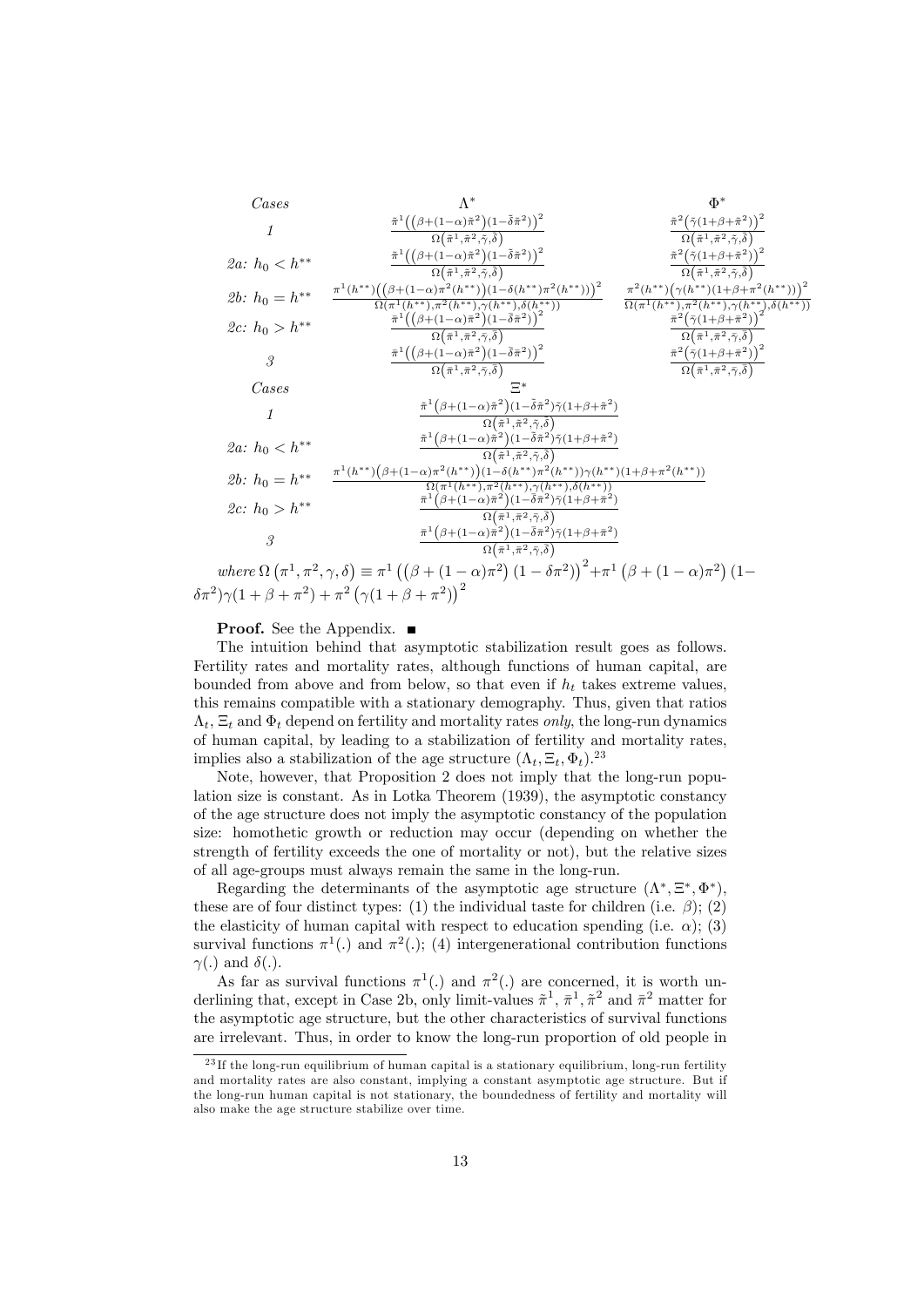the population, there is no need, in general, to know the precise shape of the survival function: only limit values matter.<sup>24</sup> Clearly, the limit values  $\tilde{\pi}^1$  and  $\bar{\pi}^1$ contribute to raise the long-run proportion of young people  $\Lambda^*$ , and to decrease the long-run proportion of old persons  $\Phi^*$ , while the effect on the long-run proportion of middle aged agents  $\Xi^*$  is ambiguous. On the contrary, limit values  $\tilde{\pi}^2$  and  $\bar{\pi}^2$  have exactly the opposite effects.

Contribution rates  $\gamma(.)$  and  $\delta(.)$  have also significant effects on the asymptotic age structure.<sup>25</sup> The impacts of  $\gamma(.)$  and  $\delta(.)$  are quite different: whereas the former decreases the proportion of the young and raises the ones of the middleaged and the elderly, the latter reduces the proportions of the young and the middle aged, but raises the one of the elderly. That influence of intergenerational trade is worth being underlined. True, it was often stressed, following the work by Ehrlich and Lui (1991), that the scope and form of intergenerational trade depend on the age structure. But that relation is here two-directional: the age structure is also influenced by intergenerational trade, that is, by what each adult gives to his children and surviving parents, because fertility and education are determined by contribution rates  $\gamma_t$  and  $\delta_t$ . A corollary of this is that any attempt to forecast the asymptotic age structure must consider how intergenerational relations are evolving when human capital accumulates. That will be the task of the next section, but, before that, let us come back on the issue of the convergence between populations with distinct initial age structures.

#### 4.3 The convergence between different populations

As this was stressed in Section 1, Lotka Theorem (1939) states that, under identical, constant fertility and mortality laws, populations tend to "forget their past": whatever their initial age structure was, these exhibit, in the long-run, the same age structure. This result was extended by Lopez (1961), who showed that, to obtain the convergence towards a given age structure, it is not necessary that populations are subject to the same time-invariant fertility and mortality laws, but, only, to the same (possibly time-varying) fertility and mortality laws. Proposition 3 suggests that, in general, the convergence of two populations towards the same age structure does not even require populations to be subject to the same (possibly time-varying) fertility and mortality laws: only the asymptotic convergence of those laws is required.

Proposition 3 Take two populations A and B with the same structural parameters  $\{\alpha, \beta, \tilde{\pi}^1, \tilde{\pi}^2, \tilde{\pi}^2\}$  and the same contribution functions  $\gamma(h_t)$  and  $\delta(h_t)$ , but with different initial age structures  $(\Lambda_0^A, \Xi_0^A, \Phi_0^A)$  and  $(\Lambda_0^B, \Xi_0^B, \Phi_0^B)$ ,  $\left( \Delta_{0}^{A}, \Xi_{0}^{A}, \Phi_{0}^{A} \right) \neq \left( \Delta_{0}^{B}, \Xi_{0}^{B}, \Phi_{0}^{B} \right)$  and  $h_{0}^{A} < h_{0}^{B} > 0$  and  $h_{0}^{B} > 0$ . We assume  $\left( \Delta_{0}^{A}, \Xi_{0}^{A}, \Phi_{0}^{A} \right) \neq \left( \Delta_{0}^{B}, \Xi_{0}^{B}, \Phi_{0}^{B} \right)$  and  $h_{0}^{A} < h_{0}^{B}$ .

- Under Cases 1 and 3, A and B exhibit the same asymptotic age structure.
- $\bullet$  Under Case 2,
	- if  $h_0^A < h_0^B < h^{**}$ , A and B exhibit the same asymptotic age structure.

 $^{24}$ On the contrary, under Case 2b, the long-run age structure depends on the level of the steady-state human capital, so that the precise shape of the survival function matters (and not only limit-values).

 $^{25}$ Here again, only limit values matter, except in Case 2b.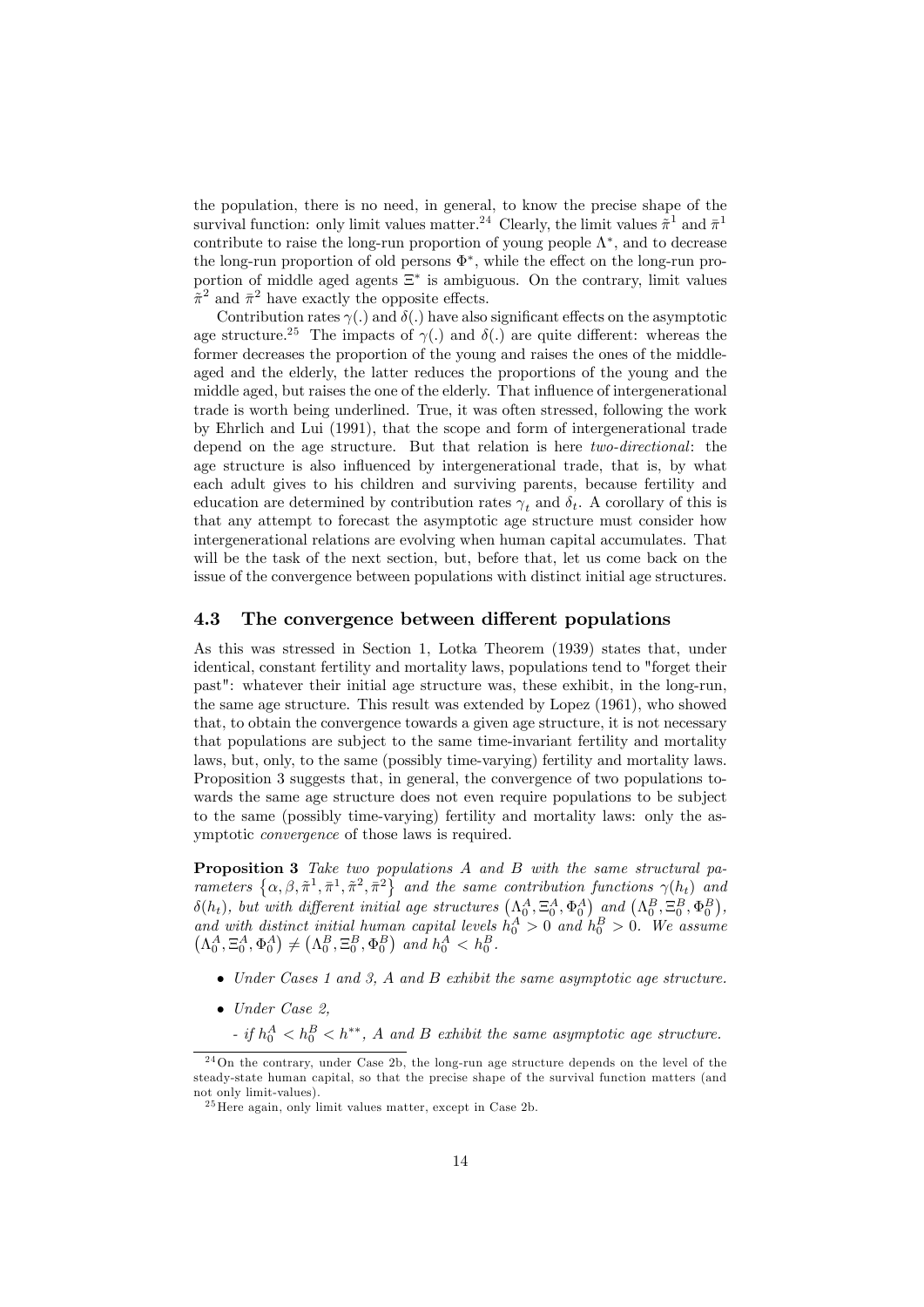- if  $h_0^A < h^{**} < h_0^B$ , A and B do not exhibit the same asymptotic age structure.

- if  $h^{**} < h_0^A < h_0^B$ , A and B exhibit the same asymptotic age structure.

Proof. The proof follows from Propositions 1 and 2. It is straightforward to see that, in Cases 1 and 3,  $h_0$  does not influence the long-run level of fertility and mortality, so that the asymptotic age structure must be the same for all economies, whatever their initial conditions were. However, regarding Case 2, the convergence of age structures across populations requires the initial levels of human capital to be on the same side of the (unstable) steady-state  $h^{**}$ . Otherwise, the convergence of age structure cannot occur.

Proposition 3 states that, if we exclude the Case 2 where  $h_0^A < h^{**} < h_0^B$ , two populations with different initial conditions will necessarily end up with the same long-run age structure. This convergence does not require that the two populations follow the same fertility and mortality rates. Clearly, under different initial levels of human capital, the two populations will exhibit different fertility rates and mortality rates, but those populations will nonetheless converge asymptotically towards the same age structure, as fertility rates and mortality rates will tend to converge as human capital evolves over time. Hence, to have a convergence of age structures, what is required is not identical (possibly time-varying) fertility and mortality laws, but, merely *converging* fertility and mortality laws. This - weaker - condition is satisfied for various initial conditions, but it is true that, if the structural parameters of the economies under study (assumed to be identical) are such that Case 2 holds, then, if we have  $h_0^A$  $\langle h^{**} \rangle h_0^B$ , the convergence of fertility and mortality will not take place, and the age structures of populations  $A$  and  $B$  will remain different.

Although Proposition 3 suggests that the convergence of populations towards the same age structure is likely (except for populations with extremely different initial levels of human capital under Case 2), it should be stressed, however, that this convergence remains *conditional* on populations exhibiting the same structural parameters. Actually, asymptotic age structures depend on the elasticity  $\alpha$ , on the taste for children  $\beta$ , on the limit survival probabilities and on the contribution functions  $\gamma(.)$  and  $\delta(.)$ . If, for any reason, the populations under study differ on these, then the long-run age structure will also differ.

# 5 Age structure dynamics (2): back to history

Let us now turn back to the empirical data on the evolution of age structures across epochs, to investigate to what extent the present, simple framework can replicate the observed dynamics of demographic ratios over time. Moreover, turning back to the data will also be an opportunity to cast a new light on the precise form of the long-run equilibrium age structure under plausible assumptions on the structural parameters of the economy.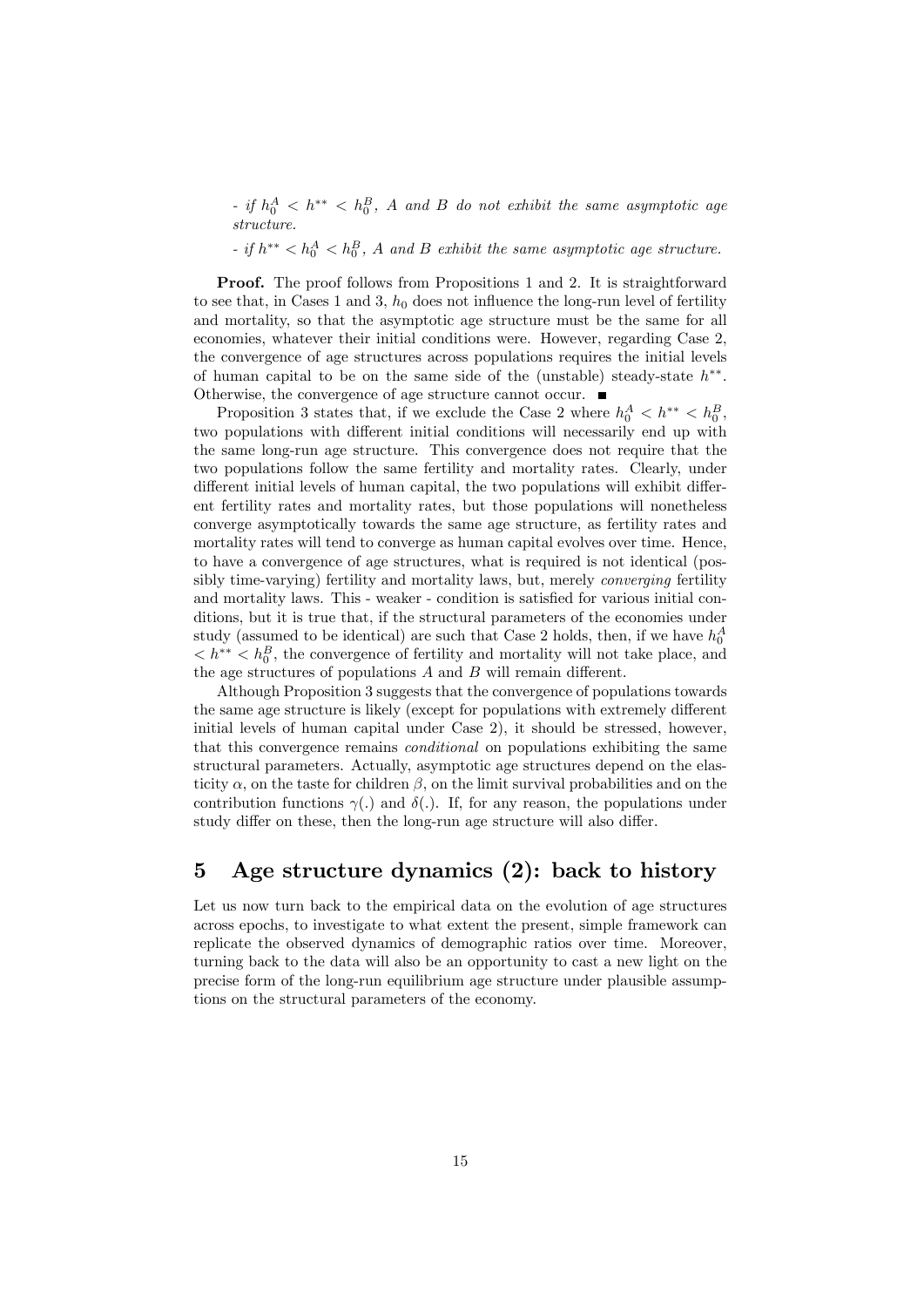#### 5.1 Functional forms

For that purpose, we need to postulate some functional forms for survival functions. For simplicity, we shall assume that  $\pi^1(h_t)$  and  $\pi^2(h_t)$  take the forms:

$$
\pi^{1}(h_{t}) = \tilde{\pi}^{1} + \frac{(\bar{\pi}^{1} - \tilde{\pi}^{1})\rho h_{t}}{1 + \rho h_{t}}
$$

$$
\pi^{2}(h_{t}) = \tilde{\pi}^{2} + \frac{(\bar{\pi}^{2} - \tilde{\pi}^{2})\sigma h_{t}}{1 + \sigma h_{t}}
$$

where  $\rho$  and  $\sigma$  are positive parameters. Those functional forms satisfy the properties stated in Section 2:  $\lim_{h_t \to 0} \pi^1(h_t) = \tilde{\pi}^1 > 0, \lim_{h_t \to \infty} \pi^1(h_t) =$  $\bar{\pi}^1 \leq 1, \lim_{h_t \to 0} \pi^2(h_t) = \tilde{\pi}^2 > 0$  and  $\lim_{h_t \to \infty} \pi^2(h_t) = \bar{\pi}^2 < 1.$ 

Regarding the contribution rates to each child and to each old, we assume

$$
\gamma(h_t) = \tilde{\gamma} + \frac{(\bar{\gamma} - \tilde{\gamma})\mu h_t}{1 + \mu h_t}
$$

$$
\delta(h_t) = \tilde{\delta} + \frac{(\bar{\delta} - \tilde{\delta})\eta h_t}{1 + \eta h_t}
$$

where we have  $0 < \tilde{\gamma} \leq \bar{\gamma} < 1$  and  $0 < \tilde{\delta} \leq \bar{\delta} < 1$ , while  $\mu$  and  $\eta$  are non-negative parameters, implying that the parental contribution rate to each child and each elderly is non-decreasing in human capital.

### 5.2 Calibration

In this subsection, we calibrate our model in such a way as to fit the data concerning the economic growth process and the demographic evolutions in France (1816-2008). Clearly, this emphasis on a particular economy involves a significant simplification, as economic and demographic evolutions do not have exactly the same timing and the same size across countries. This simulation exercise has thus no pretension to exhaustiveness.

As far as the lower bounds of survival probabilities are concerned, we shall assume that  $\tilde{\pi}^1 = 0.018$  and  $\tilde{\pi}^2 = 0.005$ , which implies a life expectancy at birth equal to  $1 + 0.018 + (0.018 * 0.005) = 1.018$ , which is close to 36 years. Regarding the upper bounds of survival probabilities, demographers disagree on the existence or non-existence of some maximum age at death, and on its level (see Lee, 2003). We shall assume here that  $\bar{\pi}^1 = 0.95$  and  $\bar{\pi}^2 = 0.6$ , which implies a maximum life expectancy at birth equal to  $1+0.95+(0.95*0.6) = 2.52$ . which is close to 88 years. This calibration, which can be regarded as based on a pessimistic scenario, will serve only as a benchmark.

Regarding the calibration of  $\beta$ , we rely on fertility estimates in the early 19th century. These estimates point to about 6 children per women. However, France started its demographic transition far before other countries, and fertility started falling there already at the end of the 18th century. Actually, at the beginning of the 19th century, the total fertility rate in France was about 4.5 children per women, so that  $n = 2.25$ <sup>26</sup>

From the optimal fertility, we have, under  $\pi^2 = \tilde{\pi}^2$ ,

$$
2.25 = \frac{(\beta + 0.005(1 - 0.23))(1 - \delta_t(0.005))}{\gamma_t(1 + \beta + 0.005)}
$$

 $26$  See Binion (2000).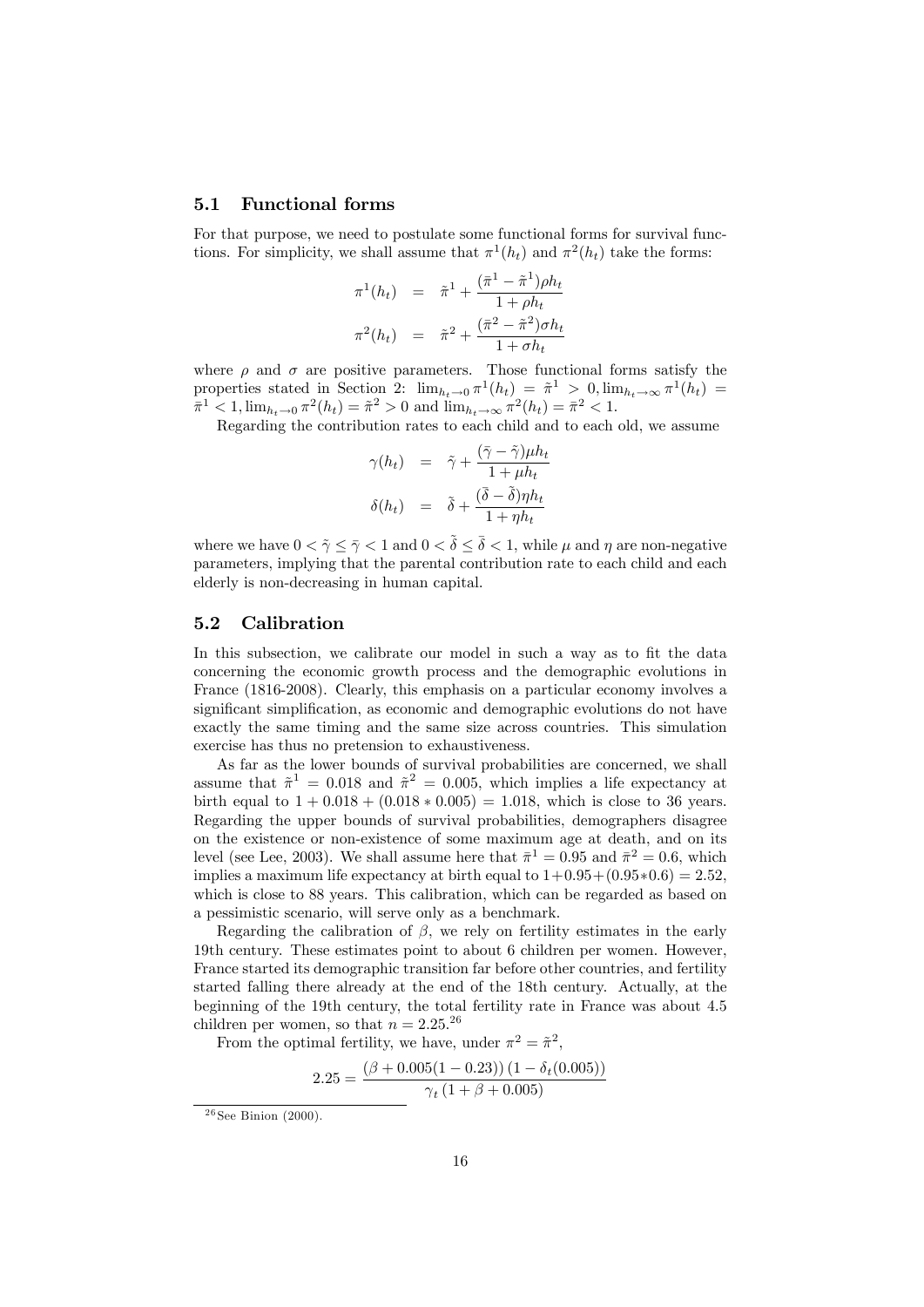We know that  $\gamma_t$  must take a low value, given that transfers in developing economies are generally ascendants (i.e. from children to parents), while  $\delta_t$ should be higher. Fixing  $\gamma_t = \tilde{\gamma} = 0.03$  and  $\delta_t = \bar{\delta} = 0.1$  yields  $\beta = 0.069$ .

Regarding the calibration of production parameters  $A$  and  $\alpha$ , note that, according to Maddison (2008), real GDP per capita was equal to about 1,135 \$ in 1820 in France (in international Geary-Khamis 1990 \$), and to 22,675 \$ in 2008. Hence the annual average compound growth rate of real GDP per capita is equal to  $\left(\frac{22675}{1135}\right)^{\frac{1}{186}} - 1 = 0.0162 = 1.62\%$  per year. Given that periods are here 35 years long, this coincides with a periodic growth factor of  $(1.0162)^{35} = 1.75498$ . Hence we have

$$
\frac{h_{t+1}}{h_t} = A \left( \frac{\gamma(h_t)\alpha \pi^2(h_t)}{\beta + \pi^2(h_t)(1-\alpha)} \right)^{\alpha} = 1.75498
$$

Regarding the calibration of the parameter  $\alpha$ , it should be first reminded that  $\alpha$  can be interpreted as the elasticity of output per capita growth with respect to the share of income per head dedicated to education per child.<sup>27</sup> Given that, according to Barro and Sala-i-Martin (1995), the elasticity of output per capita growth with respect to the share of income dedicated to education is close to 0.23 when controlling for fertility, we shall assume here that  $\alpha$  equals 0.23.

Assuming average  $\pi^2$  equal to 0.15 and average  $\gamma = 0.1$  and substituting for  $\alpha$  and  $\beta$  yields:

$$
A = 1.75498 \left( \frac{0.069 + (0.15)(0.77)}{0.1(0.23)(0.15)} \right)^{0.23}
$$

which yields  $A = 4.383$ . Thus we shall, throughout this numerical exercise, use this value for the productivity parameter  $A$ , and use also, for convenience,  $h_0 = 1$  as a starting value for the stock of human capital.

The table below summarizes the calibration in the benchmark case.

| Parameters |           |       | ıιn       |       | $\sim$ |       | $\sim$<br>_ | $-$<br>- | $\tilde{}$ | $-$<br>$-$ |
|------------|-----------|-------|-----------|-------|--------|-------|-------------|----------|------------|------------|
| Values     | ${0.230}$ | 4.383 | $1.000\,$ | J.069 | 0.030  | 0.100 | 0.018       | 0.950    | 0.005      | 0.600      |

### 5.3 Results

In order to replicate the past trend of the age structure in France (1816-2008), various combinations of the - so far non calibrated - parameters  $\rho$ ,  $\sigma$ ,  $\bar{\gamma}$ ,  $\tilde{\delta}$ ,  $\mu$ and  $\eta$  can be used. Given that there is no space here to provide an exhaustive study of the age structure patterns associated to all sets of parameters, we shall confine ourselves here to select some parameters values allowing us to replicate the observed trend of the age structure over 1816-2008, and, then, to extrapolate from those parameters the future age structure pattern.

If we set  $\rho = 0.5$  and  $\sigma = 0.12$  in the survival functions  $\pi^1(.)$  and  $\pi^2(.)$ , it is possible to replicate the age structures of the early 19th century and the late

<sup>&</sup>lt;sup>27</sup>Indeed, we have  $\frac{h_{t+1}-h_t}{h_t} = A\left(\frac{e_t}{n_t}\right)^{\alpha} - 1$ , where  $e_t$  is the fraction of  $y_t$  dedicated to the education of all children, so that the ratio in brackets is the share of income given to the education of a child.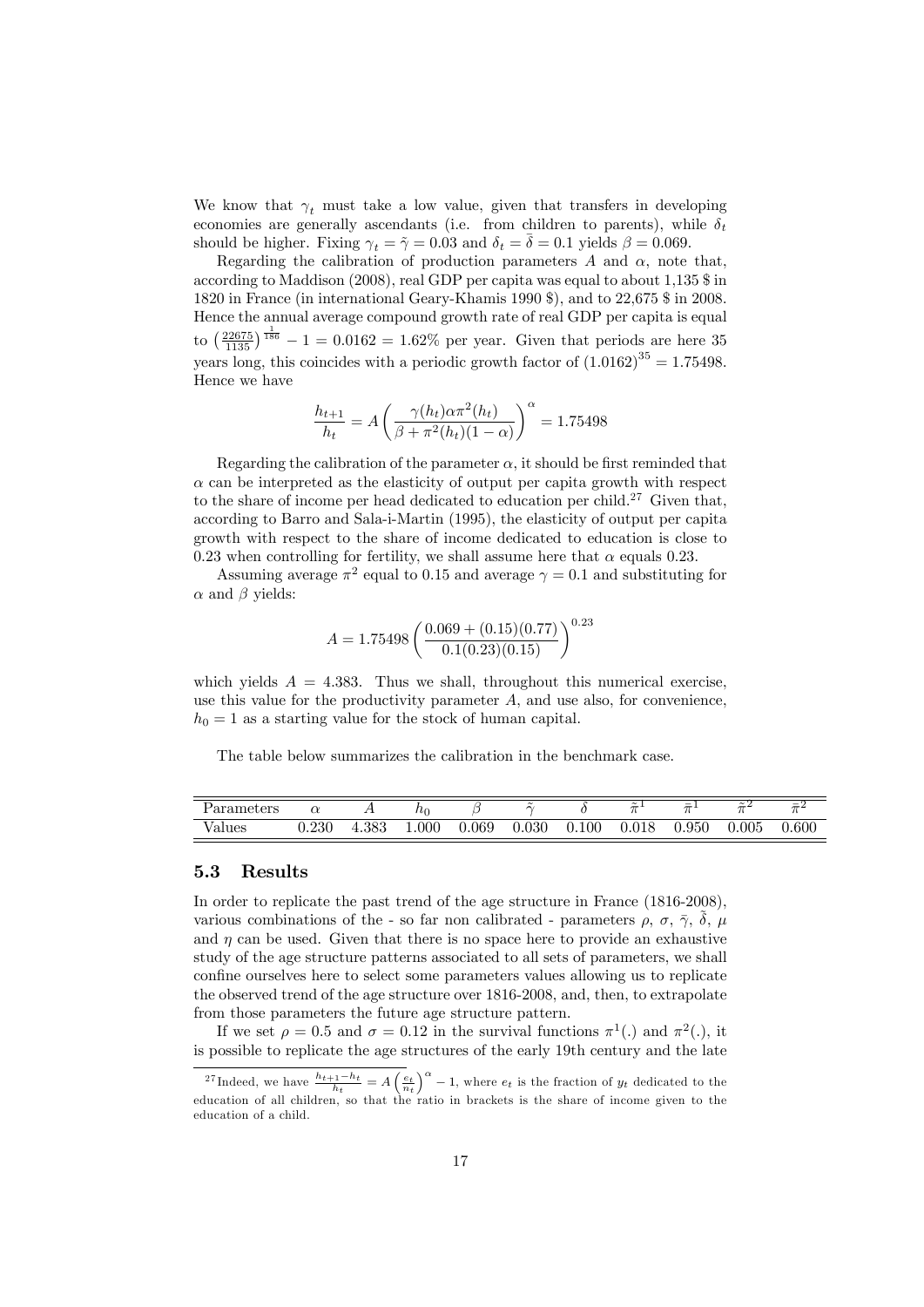20th century, under a light growth of the contribution rate to each child (i.e.  $\bar{\gamma} = 0.230, \ \mu = 0.15$ , and under a constancy of the contribution rate to the elderly  $(\delta = 0.1, \eta = 0)$ . The result of that simulation is shown on Figure 4.<sup>28</sup>



Figure 4: Age structure in France: simulated long-run dynamics

Figure 4 shows, for France, the past, present and future age structures that are associated with the above calibration of the model. It is the equivalent of Figure 3 in Section 1, but simulated from the model, and extending the time horizon beyond the actual data (stopping in 2008), until 2400. Note first that, in comparison with Figure 3, Figure 4 shows a dynamics of age structure that is smoother than the actual one for the 19th and the 20th century. Given that our model is concerned only with long-run evolutions, this does not come as a surprise, but is not problematic for the issue at stake.

Regarding the future, the model predicts a stabilization of the age structure around year 2150, at a level that is significantly different from the one prevailing today. Actually, the current proportion of the French population older than 70 years is about 11 percent, while the relative size of that group will stabilize at about 17.4 percent. That rise of the proportion of the elderly is naturally made at the cost of the two other age groups, and, in particular, of the young.

How plausible is the above picture as a predictor of future age structure in France? Actually, Figure 4 derives its plausibility not only from its ability to fit the past trend of the age structure, but, also, from the fact that the predicted trends are not a simple empirically-based extrapolation from past data, but are rooted in a theoretical model. However, despite this, one may argue that there exist various combinations of parameters that may fit with the past data, so that there is no unique possible future picture. In particular, the above picture was based on a pessimistic scenario concerning maximum longevity prospects, which may be questioned, as we shall now discuss.

#### 5.4 Pessimistic versus optimistic scenarios

The simulations carried out above relied on  $\bar{\pi}^1 = 0.95$  and  $\bar{\pi}^2 = 0.6$ , which implied a maximum life expectancy at birth equal to about 88 years. That assumption is fully compatible with the views defended by the least optimistic demographers (see Olshanksy and Carnes, 2001). While such a life expectancy

 $28$ Note that, under those parameters values, the economy falls under Case 2 of Section 3.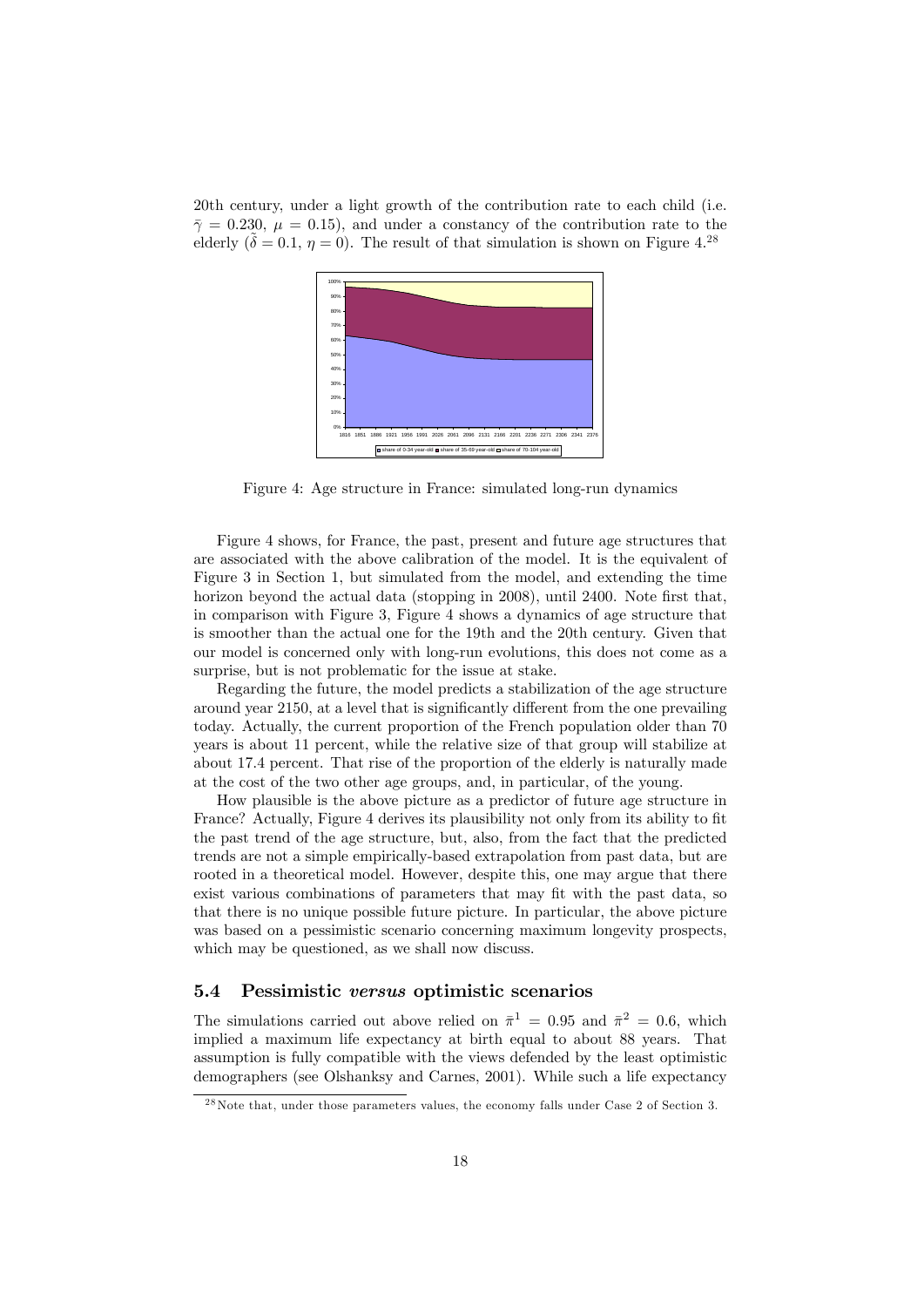is significantly higher than the one prevailing today, one may argue that such a limitation of longevity is hardly plausible, and that there is no obvious reason why the accumulation of knowledge would not allow for further expansions of the human lifespan. That questioning of "pessimistic" scenarios on longevity limits has been made, among others, by Oeppen and Vaupel (2002).

Within the present model, that questioning can be captured by raising the limit probabilities  $\bar{\pi}^1$  and  $\bar{\pi}^2$ , that is, the values of  $\pi^1(h_t)$  and  $\pi^2(h_t)$  when  $h_t$  tends to infinity. In order to explore the impact of raising  $\bar{\pi}^1$  and  $\bar{\pi}^2$ , we computed the evolution of age structure, still for France, under the assumptions  $\bar{\pi}^1 = 0.99$  and  $\bar{\pi}^2 = 0.8$ , corresponding to a limit life expectancy at birth of 97 years, and contrasted the age structure dynamics with the one under  $\bar{\pi}^1 = 0.99$ and  $\bar{\pi}^2 = 0.99$ , corresponding to a limit life expectancy at birth of 104 years.

Figures 5 and 6 show the age structure dynamics resulting from those two alternative assumptions on limit survival conditions.<sup>29</sup>



Figure 5: Max life expectancy  $= 97$  years Figure 6: Max life expectancy  $= 104$  years

When comparing Figure 5 with Figure 4, there does not seem to be a major change, except that the long-run proportion of agents older than 70 years is significantly increased under  $\bar{\pi}^1 = 0.99$  and  $\bar{\pi}^2 = 0.8$ : this grows from about  $17.4$  percent of the population to  $18.2$  percent, which is a statistically significant change. Under the most optimistic scenario, i.e.  $\bar{\pi}^2 = 0.99$ , the long-run proportion of people older than 70 years is also larger, and equal to 19.6 percent.

Those significant changes show the sensitivity of the forecasts to the assumptions made on maximum life expectancy. That point being stressed, the sensitivity of forecasts should not be exaggerated: the changes in the longrun composition of the population induced by variations in  $\bar{\pi}^1$  and  $\bar{\pi}^2$  remain of relatively small sizes with respect to the benchmark case. Thus, although the long-run age structure depends on limit survival probabilities, and, as such, relies on some non-observable assumptions, there are no extreme differentials between the forecasts obtained under various scenarios. True, the optimistic one makes the elderly represent about 20 % of the population, which is enormous in comparison with what prevails today. But even in the pessimistic scenario, with

<sup>&</sup>lt;sup>29</sup>Note that, in each case, the parameter  $\sigma$  in  $\pi^2(h_t)$  had to be modified, in order to still have a compatibility of the simulated age structures with the observations for the 19th and 20th centuries.  $\sigma$  is now assumed to be equal to 0.08 under  $\bar{\pi}^2 = 0.80$ , and equal to 0.06 under  $\bar{\pi}^2 = 0.99.$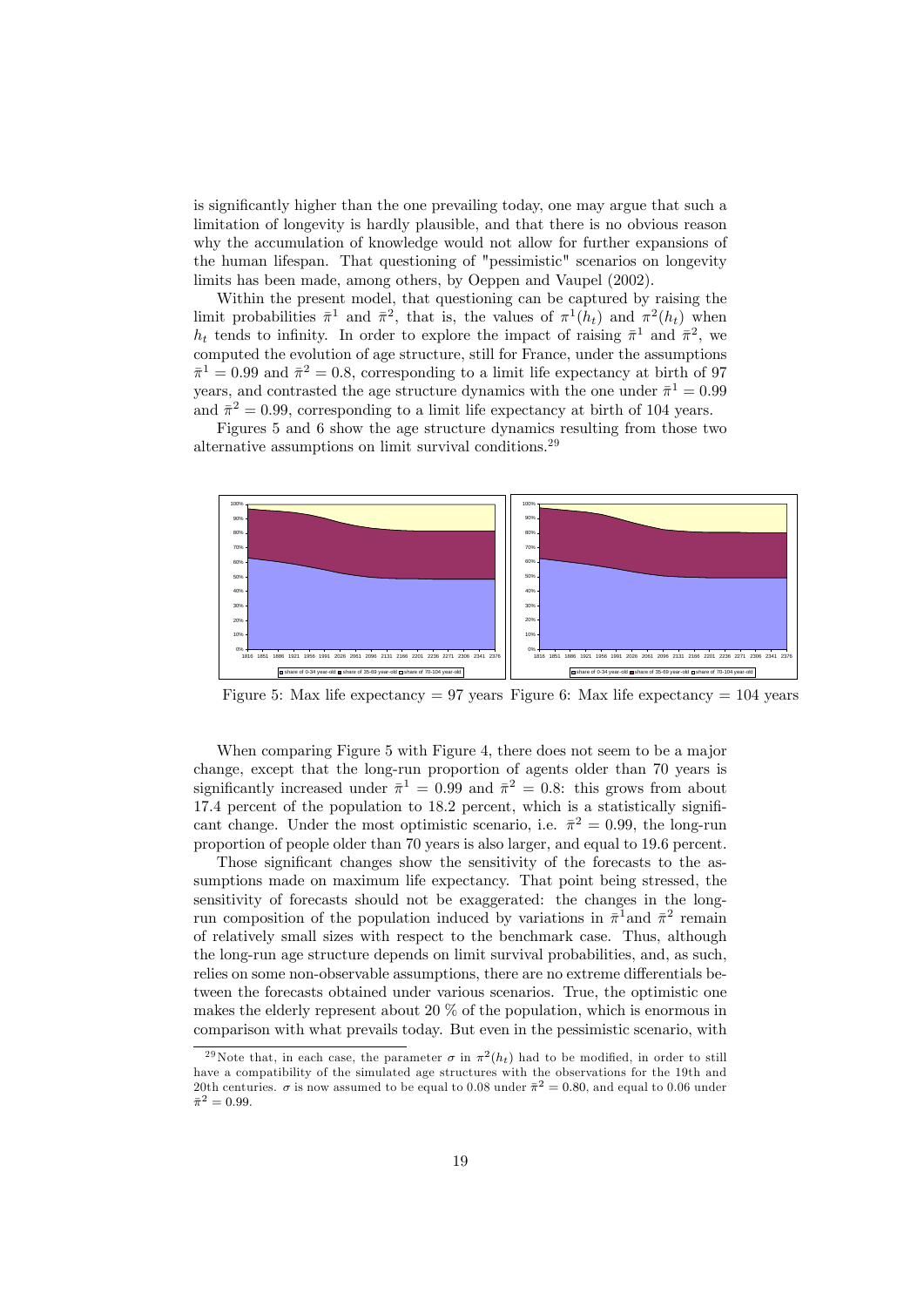a maximum life expectancy of 88 years, the old will represent more than 17.4 percent of the whole population near 2150, which is much larger than today.

Moreover, large changes in limit survival probabilities do not seem to affect strongly the dynamics of the adjustment towards the long-run age structure. Under each scenario, the age structure will stabilize in the middle of the 22nd century, and this timing is invariant to changes in the limit survival probabilities.

# 6 Concluding remarks

The goal of this paper was to study the dynamics of age heterogeneity, and, in particular, to examine whether the asymptotic stabilization results of Lotka (1939) and Lopez (1961) still hold when fertility and mortality are endogenous. We wanted also to characterize the *form* of the asymptotic age structure.

For those purposes, we studied a three-period OLG economy with human capital accumulation and endogenous fertility and mortality, and where coexisting generations are linked through intergenerational trade. In that model, children are treated both as a consumption good and as an investment good. We showed that the long-run dynamics of output is determined by the intensity of the taste for children, the elasticity of future human capital with respect to education spending, the limit values of the survival probability to the old age and of the cost of raising a child.

It was also shown that the age structure will necessarily converge asymptotically towards some particular form, determined by the fundamentals of the economy. Regarding the factors determining the asymptotic age structure, this model highlighted the crucial roles played by limit values of the survival functions to the young adulthood and old adulthood, as well as the influence of contribution rates to the children and to the elderly. What the asymptotic age heterogeneity will be depends on what the intergenerational terms of trade are.

Note that the addition of postulates on the determinants of fertility and mortality does not only allow us to cast a new light on the precise form of the asymptotic age structure, but allows us also to reconsider the assumptions that guarantee the convergence of populations with distinct age structures towards a unique age structure. While Lopez (1961) argued that such a convergence holds when populations are subject to the same time-varying fertility and mortality laws, we show that this convergence holds as long as fertility and mortality laws are merely converging across nations, convergence which requires converging terms of trade between generations in all populations.

The model was then used to replicate numerically the past evolution of the age structure in France (1816-2008), and to extract, from that evolution, the future evolution of the age structure over 2008-2400. We showed that the model can approximate the long-run trend of the age structure over the period. Applying the model to the future yields also some forecasts, under various scenarios regarding the maximum life expectancy that can be reached. The age structure at which the French population will stabilize is significantly sensitive to the postulated limit survival probabilities, but that sensitivity is of limited size, and the timing of the adjustment - around 2150 - is robust to the different scenarios.

To conclude, it should be stressed that this model suffers from some restrictions, which invite further research. First, the microfoundations of fertility and education are here purely egoistic, and, as such, complement the works inspired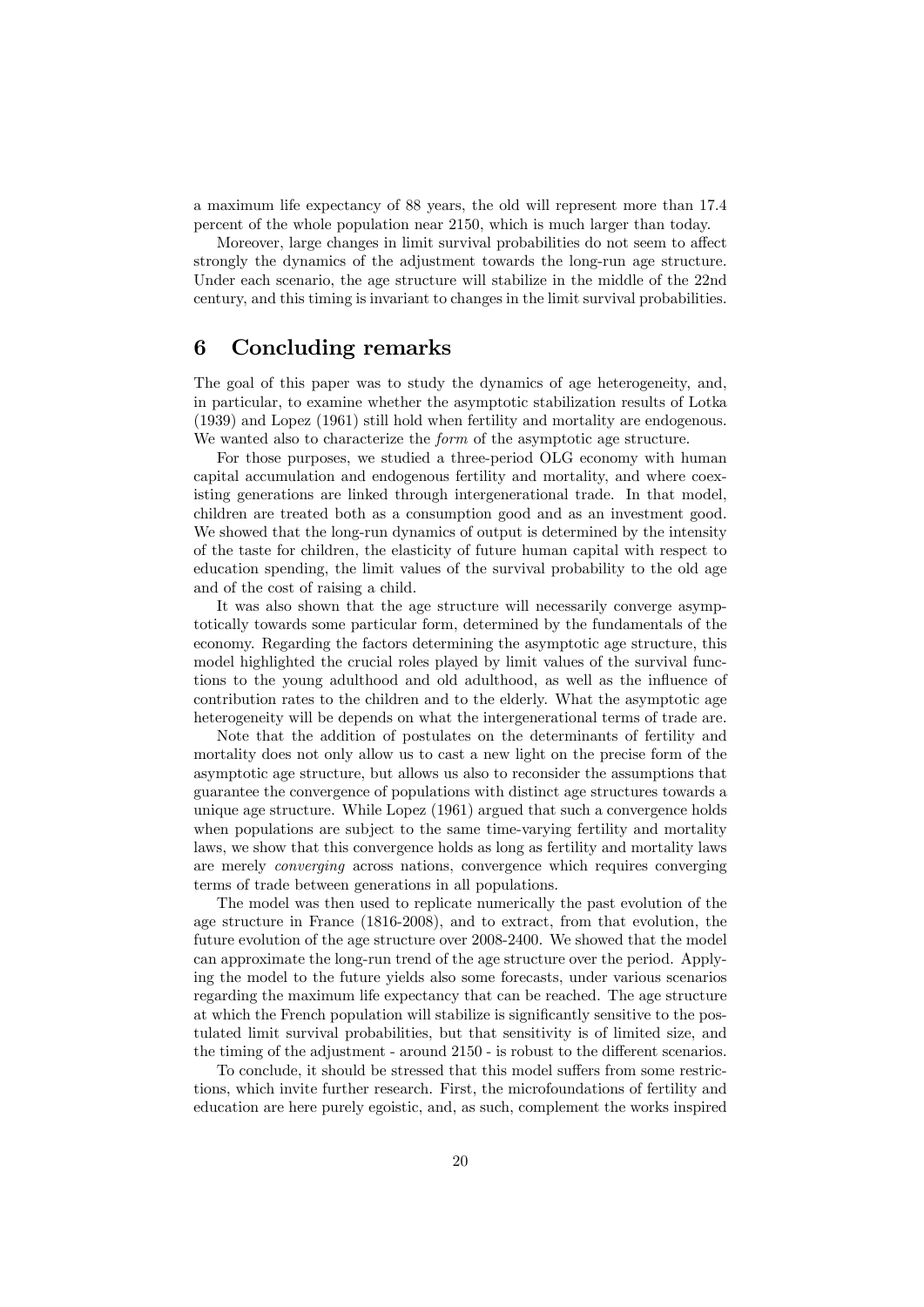by Barro and Becker (1989). This way of looking at the fertility decision is not neutral, and it would be worth reconsidering the age structure dynamics in a Barro-Becker type of economy, where intergenerational relations involve altruistic concerns. Secondly, this paper still relies on some postulate on the maximum longevity, fixed to three periods (i.e. equivalent to 105 years). This limitation plays a major role in the possibility to demonstrate the asymptotic stabilization of age structures. Moreover, replacing it by some other, weaker postulate would introduce new parameters in the asymptotic age structure. Hence much work remains to be done on long-run age structure dynamics.

# 7 References

Barro, R. & Becker, G. (1989): "Fertility choice in a model of economic growth", Econometrica, 57, 2, pp. 481-501.

Barro, R. & Sala-i-Martin, X. (1995): Economic Growth, McGraw-Hill, New York.

Binion, R. (2000): "Marianne au foyer. Révolution politique et transition démographique en France et aux Etats-Unis", Population, 55(1), pp. 81-104.

Blackburn, K. & Cipriani, G.P. (2002): "A model of longevity, fertility and growth", Journal of Economic Dynamics and Control, 26, pp. 187-204.

Boucekkine, R., de la Croix, D. & Licandro, O. (2002): "Vintage human capital, demographic trends, and endogenous growth", Journal of Economic Theory, 104, pp. 340-375.

Challier, M-C., & Michel, P. (1996): Analyse Dynamique des Populations. Les Approches DÈmographiques et Economiques, Economica, Paris.

Cutler, D. (1996): "Why donít markets insure long term risk?", Working Paper, Harvard University.

de la Croix, D. & Licandro, O. (2007): "The Child is the Father of Man", CORE Discussion Paper 2007-72.

de la Croix, D., Lindh, T. & Malmberg, B. (2009): "Demographic change and economic growth in Sweden: 1750-2050", Journal of Macroeconomics, 31(1), pp. 132-148.

Ehrlich, I. & Lui, F. (1991): "Intergenerational Trade, longevity and economic growth", Journal of Political Economy, 99, 5, pp. 1029-1059.

European Union (2009): The 2009 Ageing Report, joint report prepared by the European Commission (DG ECFIN) and the Economic Policy Committee (AWG).

Farrell, L., & Shields, M. (2007): "Children as consumers: investigating child diary expenditure data", Canadian Journal of Economics, 40(2), pp. 445-467.

Galor, O., & Moav, O. (2005): "Natural selection and the evolution of life expectancy", CEPR, Minerva Center for Economic Growth Paper 02-05.

The Human Mortality Database (2009): University of California, Berkeley, USA, and Max Planck Institute for Demographic Research, Germany, available at http://www.mortality.org.

Lee, R. (2003): "The demographic transition: Three centuries of fundamental change", Journal of Economic Perspectives, 17, 4, pp. 167-190.

Lindh, T. & Malmberg, B. (2009): "European Union economic growth and the age structure of the population", *Economic Change and Restructuring*, forthcoming.

Lopez, A. (1961): Problems in Stable Population Theory, Princeton University, Office of Population Research.

Lotka, A. (1939): Théorie Analytique des Associations Biologiques. Part II. Analyse Démographique avec Application Particulière à l'Espèce Humaine, Actualités Scientifiques et Industrielles, n 780, Paris, Hermann et Cie.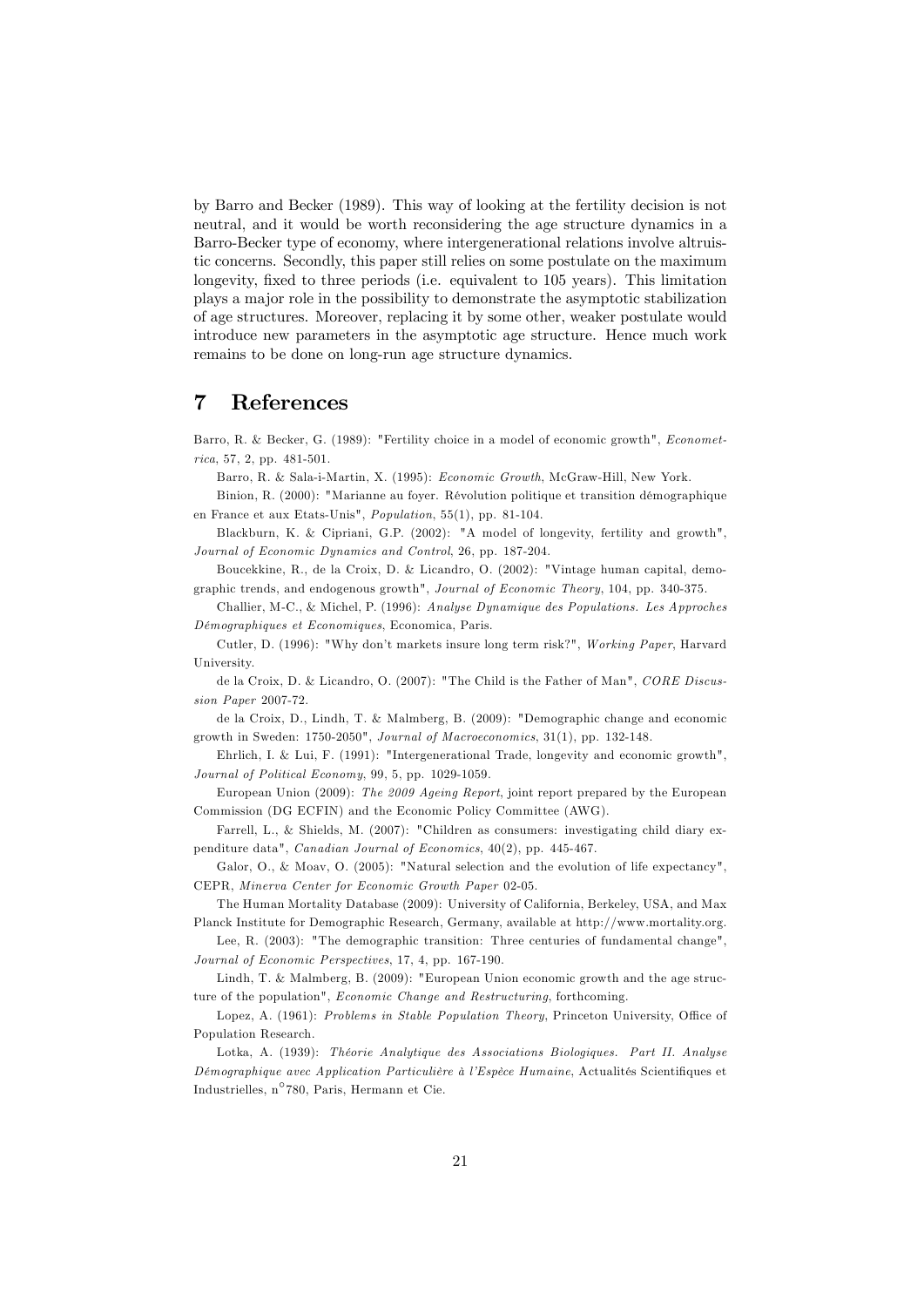Maddison, A. (2008): Statistics on World Population, GDP and Per Capita GDP, downloaded from A. Maddison's homepage at the Groningen Growth and Development Center.

Norton, E. (2000): "Long Term Care", in A. Cuyler & J. Newhouse (eds.): Handbook of Health Economics, volume 1, chapter 17, pp. 955-994.

Oeppen, J. & Vaupel, J. (2002): "Broken limits to life expectancy", Science, 296:5570, pp. 1029-1030.

Olshansky, S.J. & Carnes, B.A. (2001): The Quest for Immortality, W.W. Norton, New-York.

Preston, S., Heuville, P., & Guillot, M. (2001): Demography. Measuring and Modeling Population Processes, Blackwell, Oxford.

Strulik, H. & Weisdorf, J. (2008): "Birth, death, and development: a simple unified growth theory", Department of Economics, University of Copenhagen, Discussion Paper 2008-32.

Zhang, J., Zhang, J. & Lee, R. (2001): "Mortality decline and long-run economic growth", Journal of Public Economics, 80, pp. 485-507.

# 8 Appendix

### 8.1 Long-run output dynamics

The question of the existence of a steady-state equilibrium can be reformulated as whether the transition function  $G(h_t)$  admits a fixed point. Let us thus study the properties of  $G(h_t)$ .

Note first that, given  $A > 0$ , we have  $G(h_t) \geq 0$ . We can also see that  $G(0) = 0.$ 

The ratio  $G(h_t)/h_t$ , equal to

$$
G(h_t)/h_t = A\left(\frac{\gamma(h_t)\alpha \pi^2(h_t)}{\beta + \pi^2(h_t)(1-\alpha)}\right)^{\alpha}
$$

is increasing in  $h_t$ , as the ratio in brackets is increasing in  $h_t$  under  $\gamma'(h_t) \geq 0$ .

Moreover, we have, under  $\lim_{h_t \to \infty} \pi^2(h_t) = \bar{\pi}^2 < 1$  and  $\lim_{h_t \to \infty} \gamma(h_t) =$  $\bar{\gamma}$  < 1:  $\alpha$ 

$$
\lim_{h_t \to \infty} G(h_t)/h_t = A\left(\frac{\bar{\gamma}\alpha \bar{\pi}^2}{\beta + \bar{\pi}^2(1-\alpha)}\right)
$$

which can be larger or smaller than unity, depending on whether:

$$
\lim_{h_t \to \infty} G(h_t)/h_t \leq 1 \iff A\left(\frac{\bar{\gamma}\alpha \bar{\pi}^2}{\beta + \bar{\pi}^2(1-\alpha)}\right)^{\alpha} \leq 1
$$

The derivative 
$$
G'(h_t)
$$
 is:  
\n
$$
G'(h_t) = A \left( \frac{\gamma(h_t) \alpha \pi^2(h_t)}{\beta + \pi^2(h_t)(1 - \alpha)} \right)^{\alpha} + h_t A \alpha \left( \frac{\gamma(h_t) \alpha \pi^2(h_t)}{\beta + \pi^2(h_t)(1 - \alpha)} \right)^{\alpha - 1} \left( \frac{\gamma(h_t) \alpha \pi^{2'}(h_t) \beta + \gamma'(h_t) \alpha \pi^2(h_t) (\beta + \pi^2(h_t)(1 - \alpha))}{[\beta + \pi^2(h_t)(1 - \alpha)]^2} \right)
$$
\nso that  $G'(h_t) \geq 0$ .

Note that, under  $\lim_{h_t \to 0} \pi^2(h_t) = \tilde{\pi}^2 > 0$ ,  $0 < \lim_{h_t \to 0} \pi^2(h_t) < \infty$ , and  $\lim_{h_t \to 0} \gamma'(h_t) < \infty$ , we have:

$$
\lim_{h_t \to 0} G'(h_t) = A \left( \frac{\tilde{\gamma} \alpha \tilde{\pi}^2}{\beta + \tilde{\pi}^2 (1 - \alpha)} \right)^{\alpha}
$$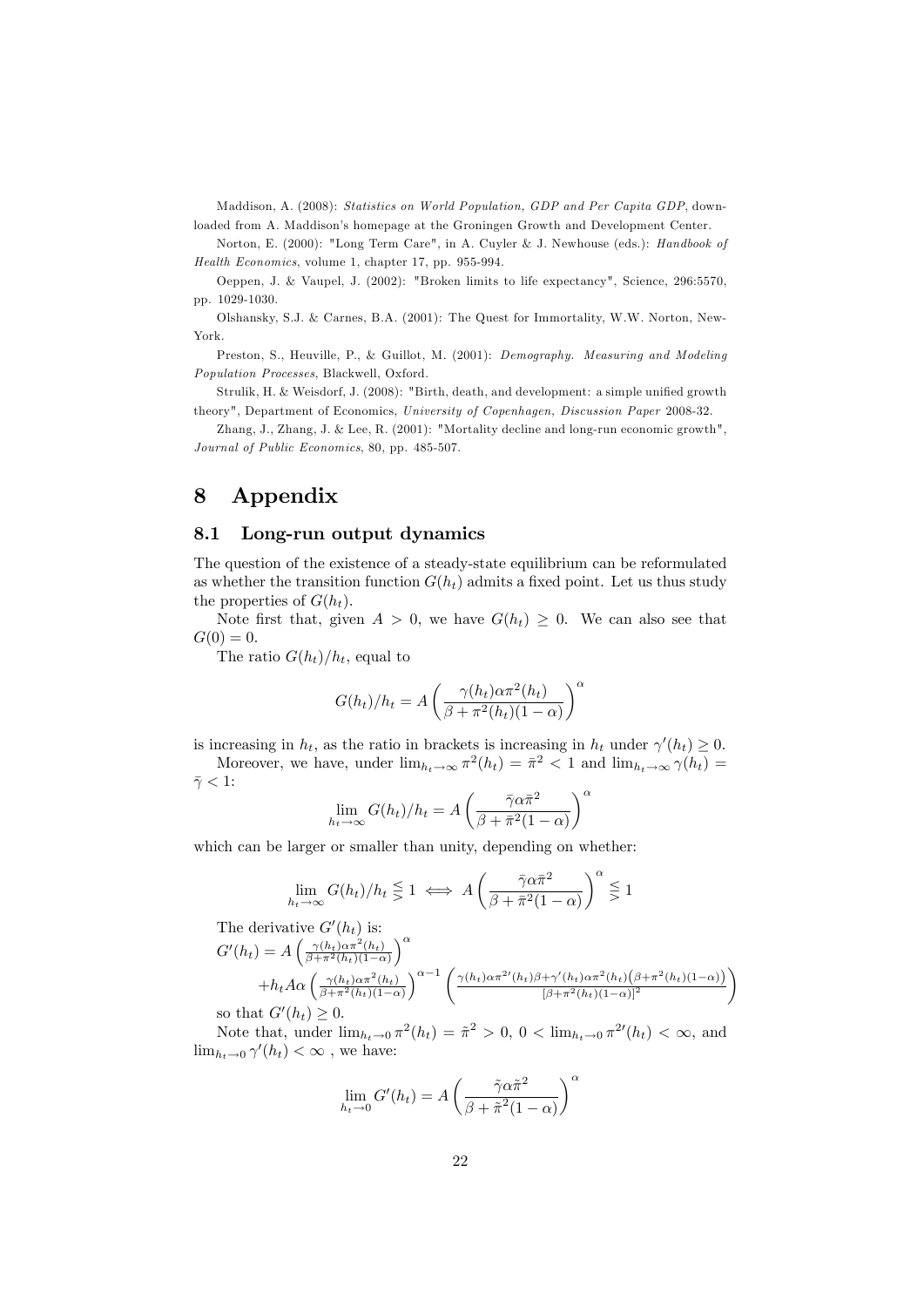We are now in position to prove Proposition 1.

In Case 1,  $G(h_t)$  is below the 45<sup>°</sup> line in the neighborhood of 0 (as  $G(0) = 0$ and  $\lim_{h_t \to 0} G'(h_t) < 1$ , and remains below the 45<sup>°</sup> line when  $h_t$  tends to  $+\infty$ (as  $\lim_{h_t \to \infty} G(h_t)/h_t < 1$ ). Thus, given that  $G'(h_t) \geq 0$ , and that  $G(h_t)/h_t$  is increasing in  $h_t$ ,  $G(h_t)$  always remains below the 45<sup>°</sup> line, so that no positive steady-state exists.

In Case 2,  $G(h_t)$  is also below the 45<sup>°</sup> line in the neighborhood of 0, but lies above the 45<sup>°</sup> line when  $h_t$  tends to  $+\infty$  (as  $\lim_{h_t \to \infty} G(h_t)/h_t > 1$ ). As a consequence, given the continuity of  $G(h_t)$ , it must be the case that  $G(h_t)$ crosses the 45<sup>°</sup> line at least once at a positive  $h = h^{**}$ . Regarding the uniqueness of that non-trivial steady-state, one cannot a priori rule out the existence of several steady-states, as no functional form is imposed on the survival function.

The uniqueness of a positive steady-state equilibrium under Case 2 can be proved by *reductio ad absurdum*. Let us assume that  $h^{**}$  is not the unique strictly positive steady-state equilibrium. As  $G(h_t)$  first crosses the 45<sup>°</sup> line from below, the multiplicity of steady-states would imply that  $G(h_t)$  would have to cross the 45 line from above at least once, and, then, again, from below, as we know that  $\lim_{h_t \to \infty} G(h_t)/h_t > 1$ . Let us denote by  $h^+$  the intermediate steady-state, which is obtained when  $G(h_t)$  crosses the 45<sup>°</sup> line from above. Given that  $G(h_t)$  crosses the 45<sup>°</sup> line from above at  $h^+$ , it must be the case that this equilibrium is locally stable. However, at that steady-state,  $G'(h^+)$  is

$$
G'(h^+) = A\left(\frac{\gamma(h^+)\alpha\pi^2(h^+)}{\beta+\pi^2(h^+)(1-\alpha)}\right)^{\alpha} + h^+A\alpha\left(\frac{\gamma(h^+)\alpha\pi^2(h^+)}{\beta+\pi^2(h^+)(1-\alpha)}\right)^{\alpha-1}\left(\frac{\gamma(h^+)\alpha\pi^{2\prime}(h^+)\beta+\gamma'(h^+)\alpha\pi^2(h^+)(\beta+\pi^2(h^+)(1-\alpha))}{[\beta+\pi^2(h^+)(1-\alpha)]^2}\right)
$$

At that steady-state, we have, by definition,  $G(h^+) = h^+$ , so that the first term, equal to  $G(h^+)/h^+$ , equals 1. But given that the second term of  $G'(h^+)$  is, under  $\gamma'(h^+) \geq 0$ , strictly positive, we have  $|G'(h^+)| > 1$ , which is incompatible with the stability of the steady-state. Thus a contradiction is reached. If a non-zero steady-state exists, this must be unstable. Hence, if  $G(h_t)$  first crosses the 45 line from below, it cannot cross it again from above. But given that  $\lim_{h_t \to \infty} G(h_t)/h_t > 1$ , the transition function must end up above the 45<sup>°</sup> line, so that there must be a unique steady-state equilibrium. Hence  $h^{**}$  is the unique positive steady-state. That steady-state is clearly unstable, as  $G(h_t)$  crosses the  $45^{\circ}$  line from below, so that an economy starting with  $h_0 < h^{**}$  will converge towards 0, while an economy with  $h_0 > h^{**}$  will exhibit perpetual growth. That instability appears clearly if one substitutes  $h^+$  for  $h^{**}$  in the above formula. We necessarily have  $|G'(h^{**})| > 1$ , in conformity with instability.

In Case 3,  $G(h_t)$  is above the 45<sup>°</sup> line in the neighborhood of 0, and remains above the 45<sup>°</sup> line when  $h_t$  tends to  $+\infty$ . Thus, given that  $G'(h_t) \geq 0$ , and that  $G(h_t)/h_t$  is increasing in  $h_t$ , it always remains above the 45<sup>°</sup> line, so that no positive steady-state exists: the economy exhibits eternal growth.

#### 8.2 Long-run age structure dynamics

To demonstrate Proposition 2, let us consider the 3 cases studied in Section 3, and show that, in each case, the demographic ratios  $\Lambda_t$ ,  $\Xi_t$  and  $\Phi_t$  tend towards constant levels  $\Lambda^*, \Xi^*$  and  $\Phi^*.$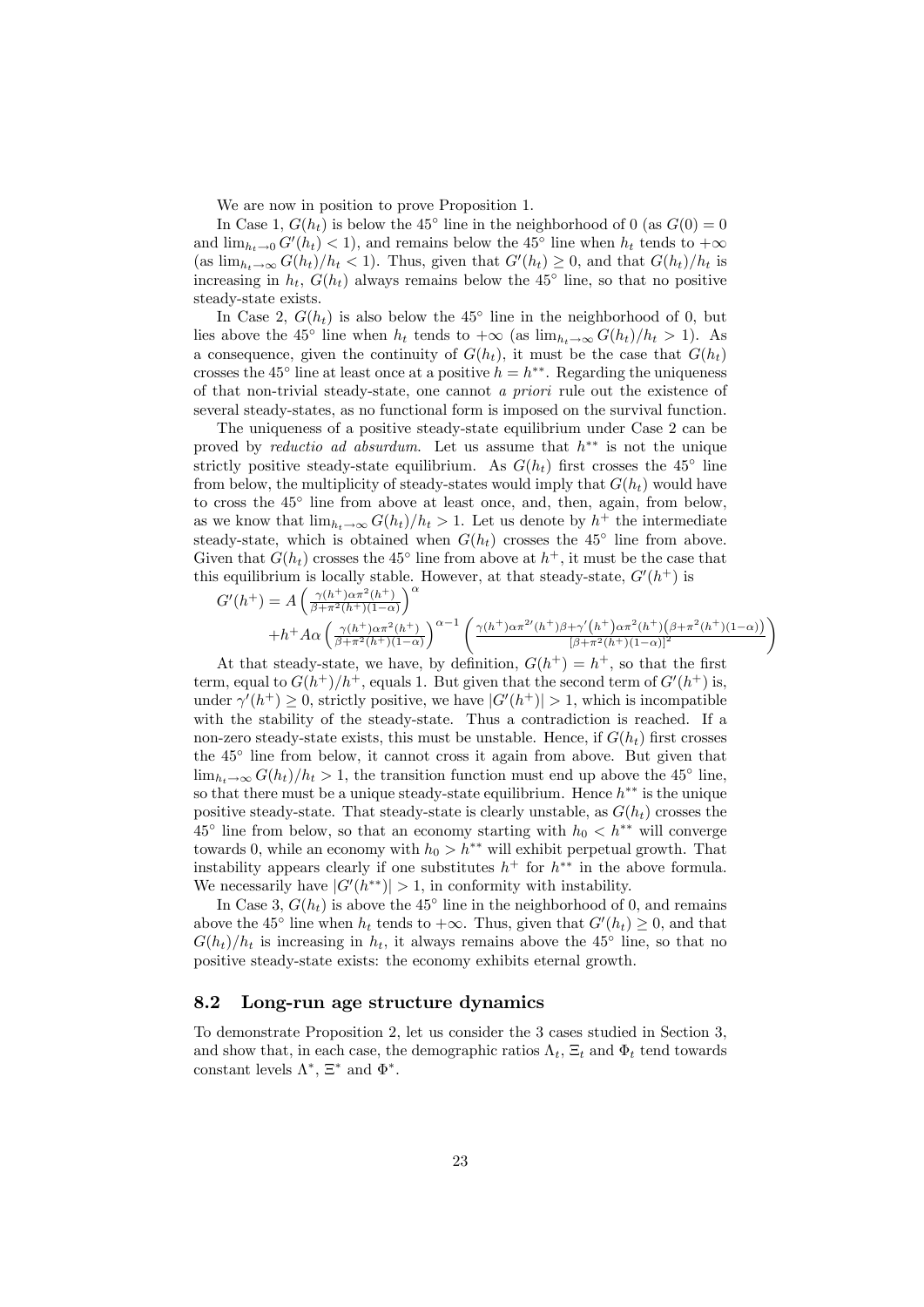Under Case 1, we know that  $\lim_{t\to\infty} h_t = 0$ . Hence, we have:

$$
\lim_{t \to \infty} n_t = \frac{\left(\beta + (1 - \alpha)\tilde{\pi}^2\right)(1 - \tilde{\delta}\tilde{\pi}^2)}{\tilde{\gamma}(1 + \beta + \tilde{\pi}^2)}
$$

which is, under  $\tilde{\pi}^2 > 0$ , a positive constant. Note that also  $\lim_{t\to\infty} n_{t-1} =$  $\lim_{t\to\infty} n_t = \frac{(\beta+(1-\alpha)\tilde{\pi}^2)(1-\tilde{\delta}\tilde{\pi}^2)}{\tilde{\gamma}(1+\beta+\tilde{\pi}^2)}$  $rac{\tilde{\gamma}(1+\beta+\tilde{\pi}^2)}{(\tilde{\gamma}(1+\beta+\tilde{\pi}^2))}$ .

Hence, the ratio  $\Lambda_t$  tends, in the long-run, towards:

$$
\lim_{t \to \infty} \Lambda_t = \frac{\tilde{\pi}^1 \left( \frac{(\beta + (1 - \alpha)\tilde{\pi}^2)(1 - \tilde{\delta}\tilde{\pi}^2)}{\tilde{\gamma}(1 + \beta + \tilde{\pi}^2)} \right)^2}{\tilde{\pi}^1 \left( \frac{(\beta + (1 - \alpha)\tilde{\pi}^2)(1 - \tilde{\delta}\tilde{\pi}^2)}{\tilde{\gamma}(1 + \beta + \tilde{\pi}^2)} \right)^2 + \tilde{\pi}^1 \frac{(\beta + (1 - \alpha)\tilde{\pi}^2)(1 - \tilde{\delta}\tilde{\pi}^2)}{\tilde{\gamma}(1 + \beta + \tilde{\pi}^2)} + \tilde{\pi}^2} = \Lambda^*
$$

which is a positive constant, as  $\tilde{\pi}^1$ ,  $\tilde{\pi}^2$ ,  $\tilde{\gamma}$  and  $\tilde{\delta}$  are positive constants.

The same kind of rationale can be used to show that  $\Phi_t$  and  $\Xi_t$  tend towards constant levels  $\Phi^*$  and  $\Xi^*$ . As a consequence, the entire age structure  $(\Lambda_t, \Xi_t, \Phi_t)$ tends towards an equilibrium age structure  $(\Lambda^*, \Xi^*, \Phi^*).$ 

Under Case 2a, i.e., Case 2 with  $h_0 < h^{**}$ , we have  $\lim_{t \to \infty} h_t = 0$ . Hence the same conclusions as in Case 1 hold.

Under Case 2b, that is, Case 2 with  $h_0 = h^{**}$ , we know that  $\lim_{t \to \infty} h_t = h^{**}$ . Thus we have

$$
\lim_{t \to \infty} n_t = \frac{\left(\beta + (1 - \alpha)\pi^2(h^{**})\right)(1 - \delta(h^{**})\pi^2(h^{**}))}{\gamma(h^{**})(1 + \beta + \pi^2(h^{**}))}
$$

which is a positive constant. Note that also  $\lim_{t\to\infty} n_{t-1} = \lim_{t\to\infty} n_t$ . Hence, the ratio  $\Lambda_t$  tends, in the long-run, towards:

$$
\lim_{t \to \infty} \Lambda_t = \frac{\pi^1(h^{**}) \left( \frac{\left(\beta + (1 - \alpha)\pi^2(h^{**})\right) (1 - \delta(h^{**})\pi^2(h^{**}))}{\gamma(h^{**})(1 + \beta + \pi^2(h^{**}))} \right)^2}{\left( \frac{\left(\beta + (1 - \alpha)\pi^2(h^{**})\right) (1 - \delta(h^{**})\pi^2(h^{**}))}{\gamma(h^{**})(1 + \beta + \pi^2(h^{**}))} \right)^2 \pi^1(h^{**}) + \pi^1(h^{**}) \frac{\left(\beta + (1 - \alpha)\pi^2(h^{**})\right) (1 - \delta(h^{**})\pi^2(h^{**}))}{\gamma(h^{**})(1 + \beta + \pi^2(h^{**}))} + \pi^2(h^{**})}{\gamma(h^{**})(1 + \beta + \pi^2(h^{**}))} + \pi^2(h^{**})
$$

which is, given that  $\pi^1(h^{**}), \pi^2(h^{**}), \gamma(h^{**})$  and  $\delta(h^{**})$  are positive constants, a positive constant.

The same kind of rationale can be used to show that  $\Phi_t$  and  $\Xi_t$  tend towards constant levels  $\Phi^*$  and  $\Xi^*$ .

Under Case 2c, that is, Case 2 with  $h_0 > h^{**}$ , we know that  $\lim_{t\to\infty} h_t =$  $+\infty$ . Thus we have

$$
\lim_{t \to \infty} n_t = \frac{\left(\beta + (1 - \alpha)\bar{\pi}^2\right)(1 - \bar{\delta}\bar{\pi}^2)}{\bar{\gamma}(1 + \beta + \bar{\pi}^2)}
$$

which is a positive constant. Note that also  $\lim_{t\to\infty} n_{t-1} = \lim_{t\to\infty} n_t$ .

Hence, the ratio  $\Lambda_t$  tends, in the long-run, towards:

$$
\lim_{t \to \infty} \Lambda_t = \frac{\bar{\pi}^1 \left( \frac{\left(\beta + (1 - \alpha)\bar{\pi}^2\right) (1 - \bar{\delta}\bar{\pi}^2)}{\bar{\gamma}(1 + \beta + \bar{\pi}^2)} \right)^2}{\bar{\pi}^1 \left( \frac{\left(\beta + (1 - \alpha)\bar{\pi}^2\right) (1 - \bar{\delta}\bar{\pi}^2)}{\bar{\gamma}(1 + \beta + \bar{\pi}^2)} \right)^2 + \bar{\pi}^1 \frac{\left(\beta + (1 - \alpha)\bar{\pi}^2)(1 - \bar{\delta}\bar{\pi}^2\right)}{\bar{\gamma}(1 + \beta + \bar{\pi}^2)} + \bar{\pi}^2} = \Lambda^*
$$